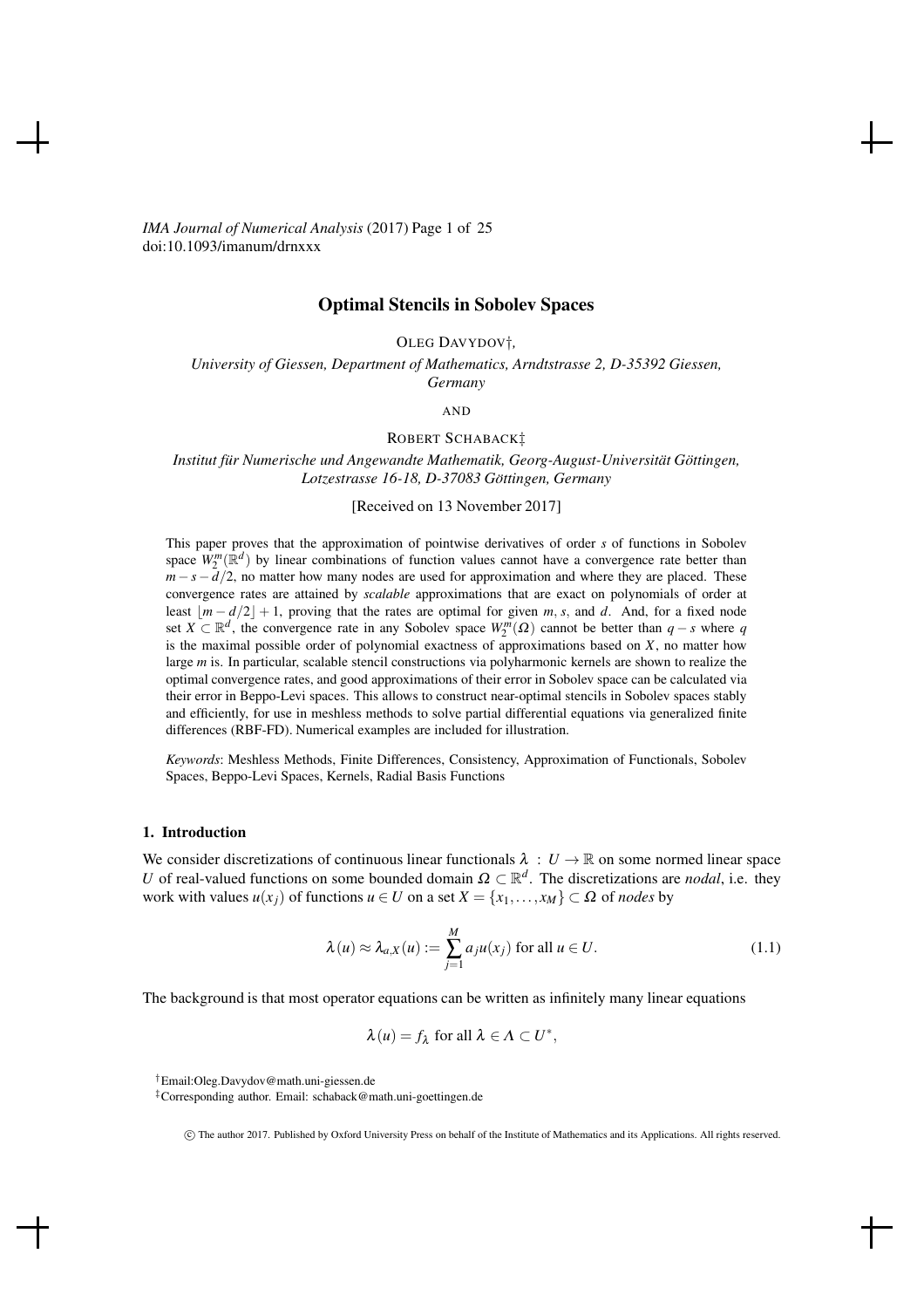where the functionals evaluate weak or strong derivatives or differential operators like the Laplacian or take boundary values. This means that the classical approach of *meshless methods* is taken, namely to write the approximations *entirely in terms of nodes* (Belytschko *et al.*, 1996).

Our concern is to find *optimal* approximations in Sobolev space  $W_2^m(\Omega)$  for domains  $\Omega \subset \mathbb{R}^d$ . Their calculation is computationally costly and very unstable, but we shall prove that there are *suboptimal* approximations that can be calculated cheaply and stably, namely via *scalable* approximations that have a certain exactness on polynomials (Section 4) and may be constructed via polyharmonic kernels (Section 5). In particular, we shall show that they can have the same convergence rate as the optimal approximations, and we present the minimal assumptions on the node sets to reach that optimal rate.

The application for all of this is that error bounds and convergence rates for nodal approximations to linear functionals enter into the consistency part of the error analysis (Schaback, 2017) of nodal meshless methods. These occur in many papers in Science and Engineering, e.g. Aboiyar *et al.* (2010); Agarwal & Basu (2012); Bayona *et al.* (2012); Chandhini & Sanyasiraju (2007); Flyer *et al.* (2012, 2016); Gerace *et al.* (2009); Hoang-Trieu *et al.* (2012); Hosseini (2011); Iske (2013); Šarler (2007); Shankar *et al.* (2015); Shu *et al.* (2003, 2005); Stevens *et al.* (2011); Thai-Quang *et al.* (2012); Tolstykh (2000); Vertnik & Sarler (2011); Yao *et al.* (2011, 2012), and several authors have analyzed the construction of nodal approximations mathematically, e.g. Davydov & Oanh (2011a,b); Davydov *et al.* (2017); Iske (1995, 2003); Larsson *et al.* (2013); Wright & Fornberg (2006), but without considering optimal convergence rates.

To get started, we present a suitable notion of *scalability* in Section 2 that allows to define error functionals  $\varepsilon_h \in U^*$  based on the scaled point set *hX* for small  $h > 0$  and to prove *convergence rates k* in the sense that error bounds of the form  $||\varepsilon_h||_{U^*} \le Ch^k$  hold for  $h \to 0$ . The standard *derivative order*  $|\alpha|$ of a pointwise multivariate derivative functional  $\lambda(u) := D^{\alpha}u(0)$  will reappear as a *scaling* order  $s(\lambda)$ that governs how the approximations of a functional  $\lambda$  scale for  $h \to 0$ .

Of course, optimal error bounds will crucially depend on the space *U* and the node set *X*. If *U* contains all real-valued polynomials, the achievable convergence rate of an approximation of a functional  $\lambda$  based on a node set *X* is limited by the maximal convergence rate on the subspace of polynomials. Section 3 will prove that the upper limit of the convergence rate on polynomials is  $q_{max}(\lambda, X) - s(\lambda)$ where  $q_{max}$  is the maximal order of polynomials on which the approximation is exact, and that this rate can be reached by *scalable* approximations constructed via exactness on polynomials.

But even if the node set *X* is large enough to let approximations be exact on high-order polynomials, the convergence rate may be restricted by limited smoothness of the functions in *U*. In Sobolev spaces  $W_2^m(\mathbb{R}^d)$  or  $W_2^m(\Omega)$  with  $\Omega \subset \mathbb{R}^d$  the achievable rate for arbitrarily large node sets *X* turns out to be bounded above by  $m - d/2 - s(\lambda)$  in Section 4, so that

$$
\min(m - d/2 - s(\lambda), q_{max}(\lambda, X) - s(\lambda)), \qquad (1.2)
$$

is a general formula for an upper bound on the convergence rate in Sobolev space  $W_2^m(\mathbb{R}^d)$ , and this is confirmed by numerical experiments in Section 8.

Then Sections 3, 4, and 5 prove that the convergence rate (1.2) is *optimal*, and it can be achieved by *scalable* stencils based solely on exactness on polynomials. Furthermore, Section 7 gives a sufficient condition for the convergence of optimal stencils to scalable stencils.

A particularly interesting case is the *best compromise* case where the two constraints on the convergence rate are equal, i.e.

$$
q_{max}(\lambda, X) = \lceil m - d/2 \rceil. \tag{1.3}
$$

For a given smoothness *m* it yields the sparsest approximation that has the optimal convergence rate (or comes arbitrarily close to it if  $m - d/2$  is an integer), and for a given sparsity via *X* it provides the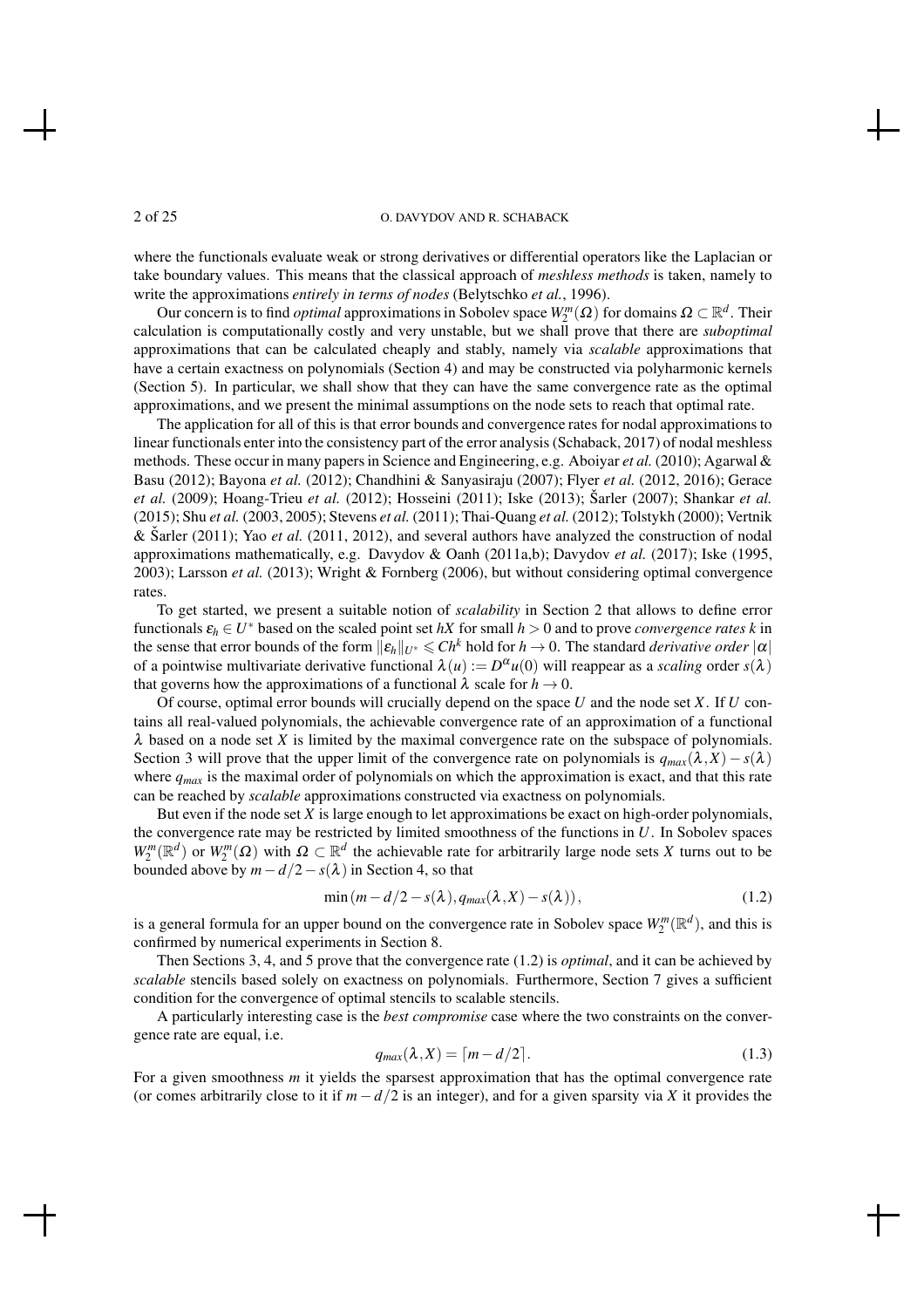minimal smoothness that is required to realize the maximal possible rate of convergence using that node set.

The numerical examples are collected in Section 8, while the final section 9 summarizes our results and points out a few open problems for further research.

#### 2. Scalability

We now study the behavior of functionals and their approximations under *scaling*.

- DEFINITION 2.1 1. A domain  $\Omega \subset \mathbb{R}^d$  is *scalable*, if it contains the origin as an interior point and satisfies  $h\Omega \subseteq \Omega$  for all  $0 \le h \le 1$ , i.e. if  $\Omega$  is star-shaped with repect to the origin.
	- 2. A space *U* of functions on a scalable domain  $\Omega$  is *scalable*, if  $u(h \cdot)$  is in *U* for all  $0 < h \le 1$  and all  $u \in U$ .
	- 3. A functional  $\lambda \in U^*$  on a scalable space *U* has *scaling order* or *homogeneity order s* if

$$
\lambda(u(h\cdot)) = h^s \lambda(u) \text{ for all } u \in U.
$$

Of course, this means that the functional  $\lambda$  must be local in or near the origin. For example, the standard strong functionals are modelled by multivariate derivatives

$$
\lambda_{\alpha}(u) = \frac{\partial^{\alpha} u}{\partial x^{\alpha}}(0)
$$

at zero, with the scaling behaviour

$$
\lambda_{\alpha}(u(h\cdot)) = h^{|\alpha|}\lambda_{\alpha}(u)
$$

showing that the scaling order coincides with the order of differentiation here. This generalizes to all linear homogeneous differential operators, e.g. the Laplacian.

Having dealt with scalability of  $\lambda$ , we now turn to scalability of the nodal approximation  $\lambda_{a,X}$  of (1.1). To match the scalability order *s* of  $\lambda$ , we should assume the same *h* power for  $\lambda_{a,X}$ , and consider

$$
h^{-s}\lambda_{a,X}(u(h\cdot))=\sum_{j=1}^M a_jh^{-s}u(hx_j)=\lambda_{ah^{-s},hX}(u)
$$

for all  $u \in U$  and  $0 < h \le 1$ . This is the right notion of scalability for the approximation, but now we need the *h* dependence and refrain from setting this equal to  $\lambda_{a,X}(u)$  like in Definition 2.1.

DEFINITION 2.2 1. An approximation (1.1) to a scalable functional  $\lambda$  of scaling order *s* is *scalable* of the same order, if the error functional is scalable of order *s*, i.e.

$$
\varepsilon_h(u) := \lambda(u) - \lambda_{ah^{-s},hX}(u) = h^{-s}(\lambda - \lambda_{a,X})(u(h\cdot)) = h^{-s}\varepsilon_1(u(h\cdot))
$$
\n(2.1)

for all  $u \in U$ ,  $0 < h \leq 1$ .

- 2. A scalable approximation (2.1) will be called a *stencil*.
- 3. If an approximation (1.1) is given for  $h = 1$ , and if the functional  $\lambda$  has scaling order *s*, the transition to (2.1) by using weights  $a_jh^{-s}$  in the scaled case will be called *enforced* scaling.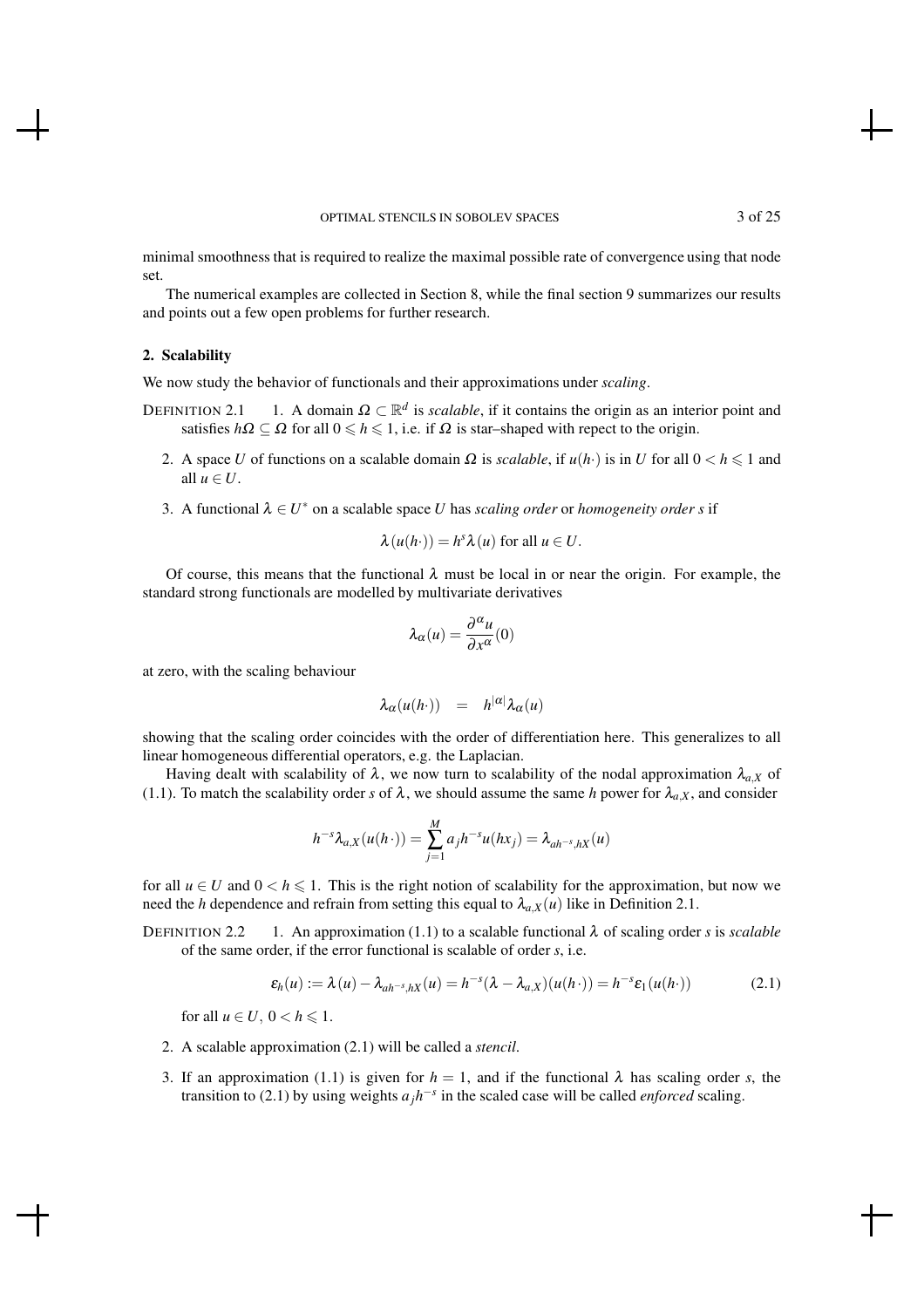A standard example is the five-point star approximation

$$
-\Delta u(0,0) \approx \frac{1}{h^2} (4u(0,0) - u(0,h) - u(0,-h) - u(h,0) - u(-h,0))
$$

to the Laplacian in 2D, and all other notions of generalized divided differences that apply to scaled node sets *hX*.

The scaled form in (2.1) allows the very simple error bound

$$
|\varepsilon_h(u)| \leqslant h^{-s} \|\lambda - \lambda_{a,X}\|_{U^*} \|u(h \cdot)\|_{U}
$$
 for all  $u \in U$ 

that is useful if  $||u(h \cdot)||_U$  is accessible and behaves nicely for  $h \to 0$ .

Weights of scalable approximations can be calculated at large scales and then scaled down by multiplication. This bypasses instabilities for small *h* and saves a lot of computational work, in particular if applications work on multiple scales or if meshless methods use the same geometric pattern of nodes repeatedly, e.g. in Meshless Local Petrov Galerkin (Atluri, 2005) techniques.

However, *optimal* approximations in Sobolev spaces will not be scalable. This is why the rest of the paper studies how close scalable approximations come to the optimal ones analyzed in Davydov & Schaback (2016a).

#### 3. Optimal Convergence on Polynomials

We first relate the approximation error of nodal approximations to exactness on polynomials and assume that a scalable functional  $\lambda$  of scaling order *s* is given that is applicable to all *d*-variate polynomials. This will be true, for instance, in all Sobolev spaces  $W_2^m(\Omega)$  for bounded scalable domains  $\Omega \subset \mathbb{R}^d$ . The space of all real-valued *d*-variate polynomials up to order *q* will be denoted by  $\mathcal{P}_q^d$ , and for a given node set  $X \subset \mathbb{R}^d$  and a functional  $\lambda$  we define

$$
q_{max}(\lambda, X) = \max\{q : \lambda - \lambda_{a,X} = 0 \text{ on } \mathcal{P}_q^d \text{ for some } a \in \mathbb{R}^{|X|}\}\
$$

to be the maximal possible *polynomial exactness order* (abbreviated by PEO in the figures of the examples) of a nodal approximation (1.1) to  $\lambda$  based on *X*.

THEOREM 3.1 Consider a fixed set  $X \subset \mathbb{R}^d$  and a functional  $\lambda$ . If a sequence of general nodal approximations  $\lambda_{a(h),hX}$  converges to  $\lambda$  on a space spanned by finitely many monomials, then *X* admits an approximation to  $\lambda$  that is exact on these monomials.

*Proof.* Due to

$$
\lambda(x^{\alpha}) - \lambda_{a(h),hX}(x^{\alpha}) = \lambda(x^{\alpha}) - \lambda_{a(h)h^{|\alpha|},X}(x^{\alpha}),
$$
\n(3.1)

convergence of functionals  $\lambda_{a(h),hX}$  to  $\lambda$  on a set of monomials implies that the error of the best approximation to  $\lambda$  by functionals  $\lambda_{a,X}$ , restricted to the space spanned by those monomials, is zero.

We now know an upper bound for the maximal order of polynomials for which approximations can be convergent, if *X* and  $\lambda$  are fixed. This order can be achieved for scalable stencils:

THEOREM 3.2 If all polynomials are in *U*, the convergence rate of a scalable stencil of scaling order *s* based on a point set *X* on all polynomials is exactly  $q_{max}(\lambda, X) - s$  if the stencil is exact on  $\mathcal{P}_q^d$  for  $q = q_{max}(\lambda, X)$ . The convergence rate on all of *U* is bounded above by  $q_{max}(\lambda, X) - s$ .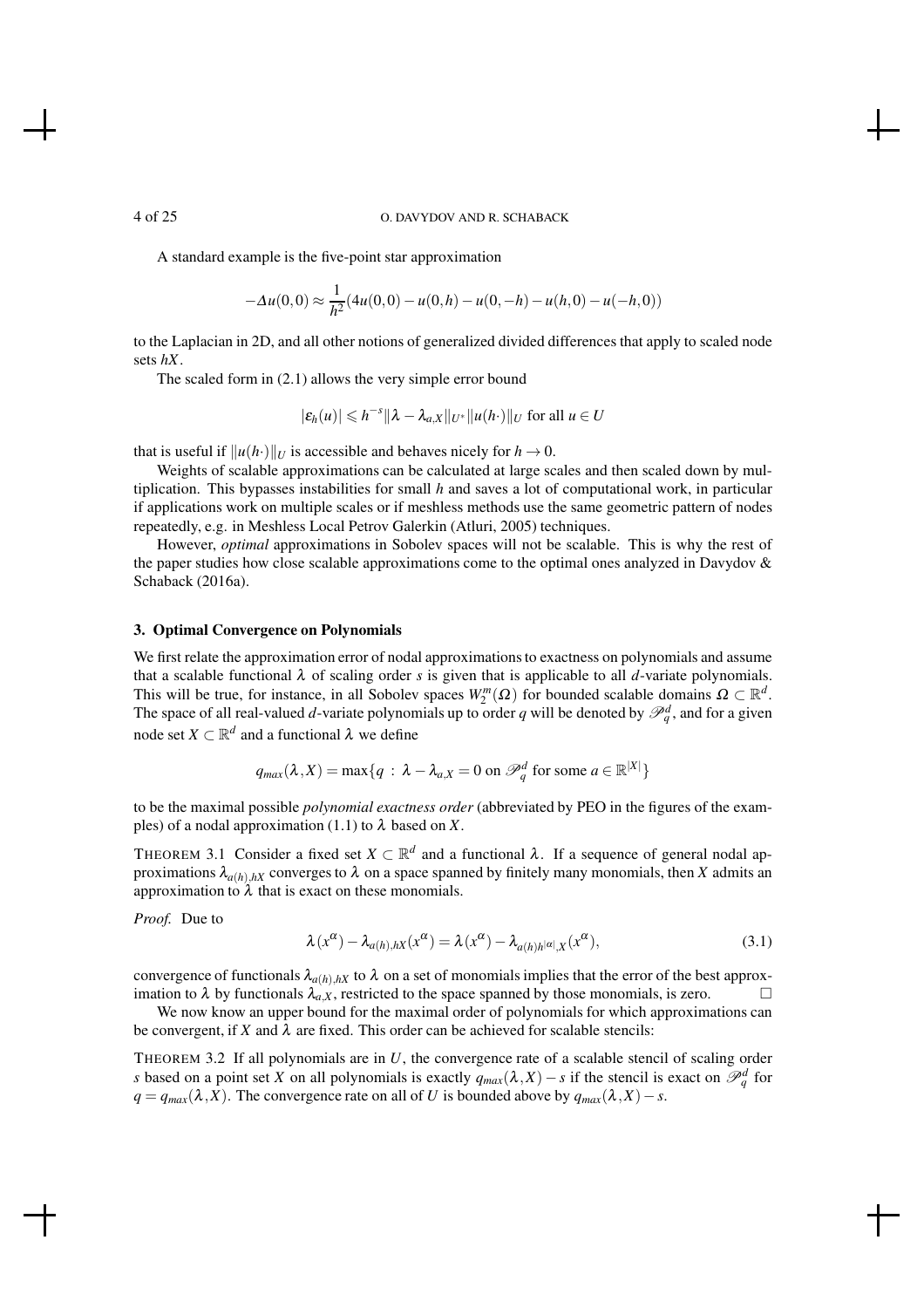#### OPTIMAL STENCILS IN SOBOLEV SPACES 5 of 25

*Proof.* We apply (3.1) in the scalable situation and get

$$
h^{-s}\lambda((hx)^{\alpha})-h^{-s}\lambda_{a,X}((hx)^{\alpha})=h^{-s+|\alpha|}(\lambda(x^{\alpha})-\lambda_{a,X}(x^{\alpha})),
$$

proving the assertion.  $\Box$ 

Consequently, if a node set  $X = \{x_1, \ldots, x_M\}$  is given, if the application allows all polynomials, and if one wants a scalable stencil, the best one can do is to take a stencil with maximal order  $q_{max}(\lambda, X)$ of polynomial exactness. It will lead to a scalable stencil with the optimal convergence rate among all approximations. Additional tricks cannot improve that rate, but it can be smaller due to restricted smoothness of functions in *U*. This will be the topic of Section 4.

If exactness of order *q* is required in applications, one takes a basis  $p_1, \ldots, p_Q$  of the space  $\mathcal{P}_q^d$  of *d*-variate polynomials of order *q* with  $Q = \dim \mathcal{P}_q^d = \binom{q+d-1}{d}$  and has to find a solution of the linear system

$$
\lambda(p_k) = \sum_{j=1}^{M} a_j p_k(x_j), \ 1 \leq k \leq Q. \tag{3.2}
$$

This may exist even in case  $M < Q$ , the simplest example being the five-point star in 2D for  $\lambda(u)$  $\Delta u(0)$  which is exact of order 4, while  $M = 5 < Q = 10$ . For general point sets, there is no way around setting up and solving the above linear system.

If the system has a solution, we get a stencil by enforced scaling and with error

$$
h^{-s}\lambda(u(h\cdot)) - h^{-s}\sum_{j=1}^M a_j u(hx_j)
$$

which then is polynomially exact of order *q* and has convergence rate  $k = q - s$ , but only on polynomials. If *U* contains functions of limited smoothness, this convergence rate will not be attained for all functions in *U*. We shall prove in Section 4 that the convergence rate in  $W_2^m(\Omega)$  for  $\Omega \subseteq \mathbb{R}^d$  is limited by  $m - s - d/2$ , no matter how large the order *q* of polynomial exactness on *X* is.

To make this construction partially independent of the functionals, we add

DEFINITION 3.3 A finite point set  $X = \{x_1, \ldots, x_M\} \subset \mathbb{R}^d$  has *polynomial reproduction* of order *q*, if all polynomials in  $\mathcal{P}_q^d$  can be recovered from their values on *X*.

THEOREM 3.4 If the set  $X$  allows polynomial reproduction of order  $q$ , then all admissible linear functionals of scaling order  $s \leq q$  have a stencil that is exact at least of order q, by applying  $\lambda$  to a Lagrange basis of  $\mathcal{P}_q^d$ . This stencil has convergence rate at least *q* − *s* on polynomials.

*Proof.* Let the set *X* allow polynomial reproduction of order *q*. Then, for  $Q = \dim \mathcal{P}_q^d$ , there are polynomials  $p_1, \ldots, p_Q$  and a subset  $Y = \{y_1, \ldots, y_Q\} \subseteq X$  such that the representation

$$
p(x) = \sum_{j=1}^{Q} p(y_j) p_j(x)
$$
 for all  $p \in \mathcal{P}_q^d$ 

holds, and the matrix of values  $p_k(y_i)$ ,  $1 \le j.k \le Q$  is the identity. This implies  $Q \le M$ , and the stencil satisfying

$$
\lambda(p) = \sum_{j=1}^{Q} p(y_j) \lambda(p_j)
$$
 for all  $p \in \mathcal{P}_q^d$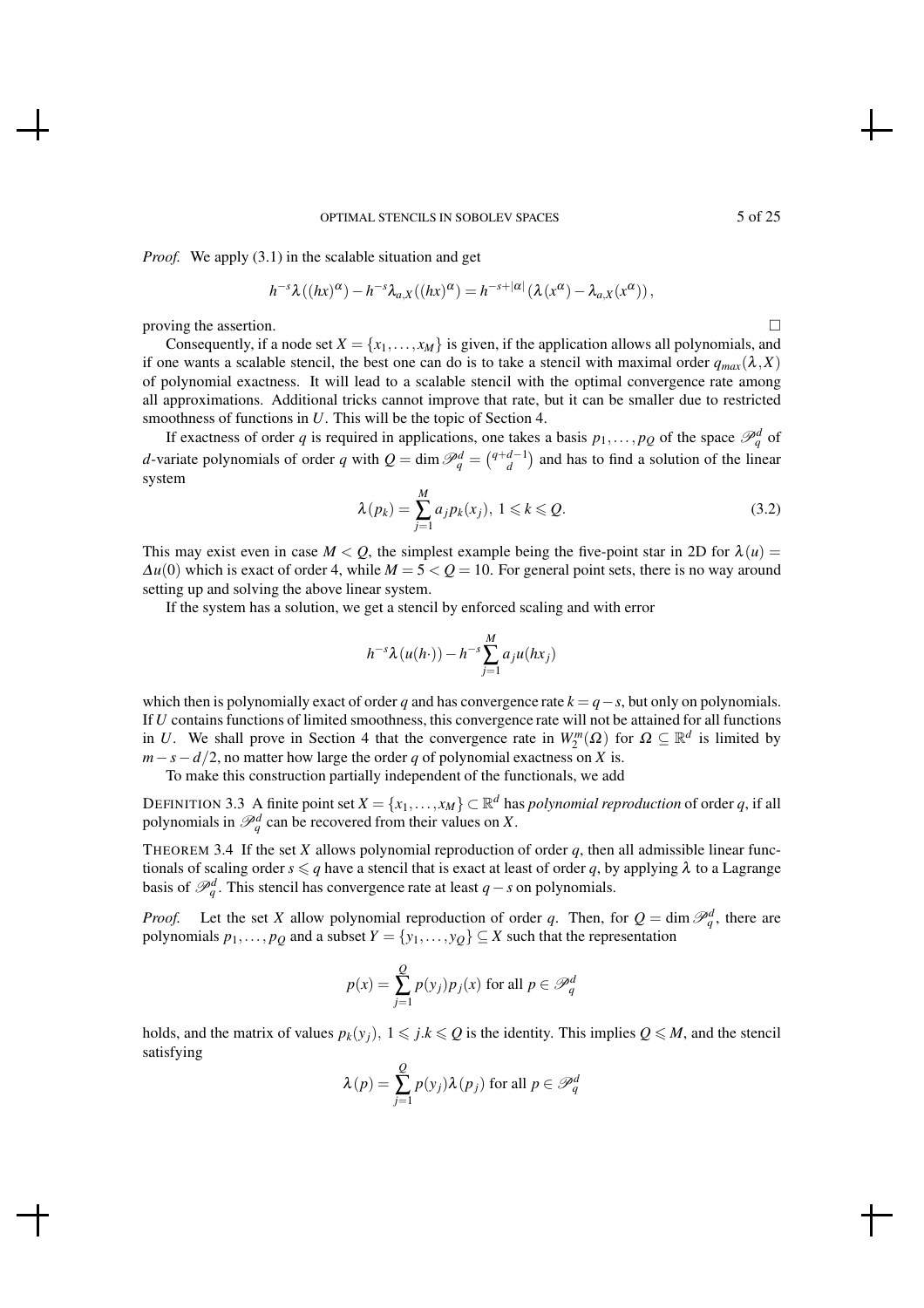with weights  $a_j := \lambda(p_j)$  is exact on  $\mathcal{P}_q^d$ . The rest follows like above.

But note that the five-point star is an example of an approximation on a set that has polynomial reproduction only of order 2, while it has a scalable stencil for the Laplacian that is exact on polynomials of order up to 4 and convergent of rate 2. The application of Theorem 3.4 would require polynomial reproduction of order 4 for the same convergence rate.

In general, one can use the *M* given nodes for getting exactness on polynomials of maximal order, and then there can be additional degrees of freedom because the  $Q \times M$  linear system (3.2) may be nonuniquely solvable. Davydov & Schaback (2016b) deal with various techniques to use the additional degrees of freedom, e.g. for minimizing the  $\ell_1$  norm of the weights. In all cases the result is scalable and then this paper applies as well. On the other hand, Davydov & Schaback (2016a) focus on nonscalable approximations induced by kernels. Both papers perform their convergence analysis mainly for single approximations. While this paper focuses on convergence rates in Sobolev spaces, Davydov & Schaback (2016a) consider Hölder spaces and Sobolev spaces *W*<sub>∞</sub>. A third way to use additional degrees of freedom is to take optimal stencils for polyharmonic kernels in Beppo-Levi spaces, see Section 5.

But before we go over from polynomials to these spaces, we remark that many application papers use meshless methods to solve problems that have true solutions  $u^*$  with rapidly convergent power series representations (see, e.g., Kansa, 2015) for a recent example with  $u^*(x, y) = \exp(ax + by)$ ). In such cases, a high order of polynomial exactness pays off, but as soon as the problem is treated in Sobolev space, this advantage is gone. A truly worst-case analysis of nodal meshless methods is in Schaback (2017).

This discussion showed that on polynomials one can get stencils of arbitrarily high convergence rates, provided that there are enough nodes to ensure exactness on high-degree polynomials. For working on spaces of functions with limited smoothness, the latter will limit the convergence rate of the stencil, and we want to show how.

#### 4. Optimal Convergence in Sobolev Spaces

Our goal is to reach the optimal convergence rates in Sobolev spaces via cheap, scalable, and stable stencils, and for this we need to know those rates. But before that, we want to eliminate the difference between local and global Sobolev spaces, as far as convergence *rates* are concerned.

Local Sobolev functionals are global ones due to  $W_2^m(\Omega)^* \subset W_2^m(\mathbb{R}^d)^*$  that follows from  $W_2^m(\Omega) \supset$  $W_2^m(\mathbb{R}^d)$  for Lipschitz domains. This implies that we can evaluate the norm of each functional  $\lambda \in$  $W_2^m(\Omega)$ <sup>\*</sup> in  $W_2^m(\mathbb{R}^d)$ <sup>\*</sup> via the kernel, up to a fixed multiplicative constant.

 $2^{(22)}$  in  $w_2$  (in ) via the kerner, up to a fixed multiplicative constant.<br>For the other way round and in the scalable case, we consider the subspace *L*<sub>Ω</sub> of all point-based functionals  $\lambda_{a,X} \in W_2^m(\mathbb{R}^d)^*$  with sets  $X \subset \Omega$  and  $a \in \mathbb{R}^{|X|}$  for a scalable domain  $\Omega \subset \mathbb{R}^d$  and form its closure  $\mathscr{L}_{\Omega}$  under the kernel-based  $W_2^m(\mathbb{R}^d)^*$  norm. Exactly these functionals are those that we study here. Since the spaces  $W_2^m(\mathbb{R}^d)$  and  $\tilde{W}_2^m(\Omega)$  are norm-equivalent, the limit process is the same in  $W_2^m(\Omega)$ , and therefore we have that  $\mathscr{L}_{\Omega} \subset \tilde{W}_2^m(\Omega)^*$ .

THEOREM 4.1 The functionals considered here are always in the space  $\mathscr{L}_{\Omega} \subset W_2^m(\Omega)^*$ , and their norm can be evaluated in  $W^m_2(\mathbb{R}^d)^*$  up to a space- and domain- dependent constant. The convergence rates in  $W_2^m(\Omega)$ <sup>\*</sup> and  $W_2^m(\mathbb{R}^d)$ <sup>\*</sup> are the same.

In Section 5 we shall extend this argument to Beppo-Levi spaces.

THEOREM 4.2 The convergence rate of any nodal approximation to a scalable functional  $\lambda$  of scalability order *s* on  $W_2^m(\mathbb{R}^d)$  with  $m > d/2$  is at most  $m - s - d/2$ .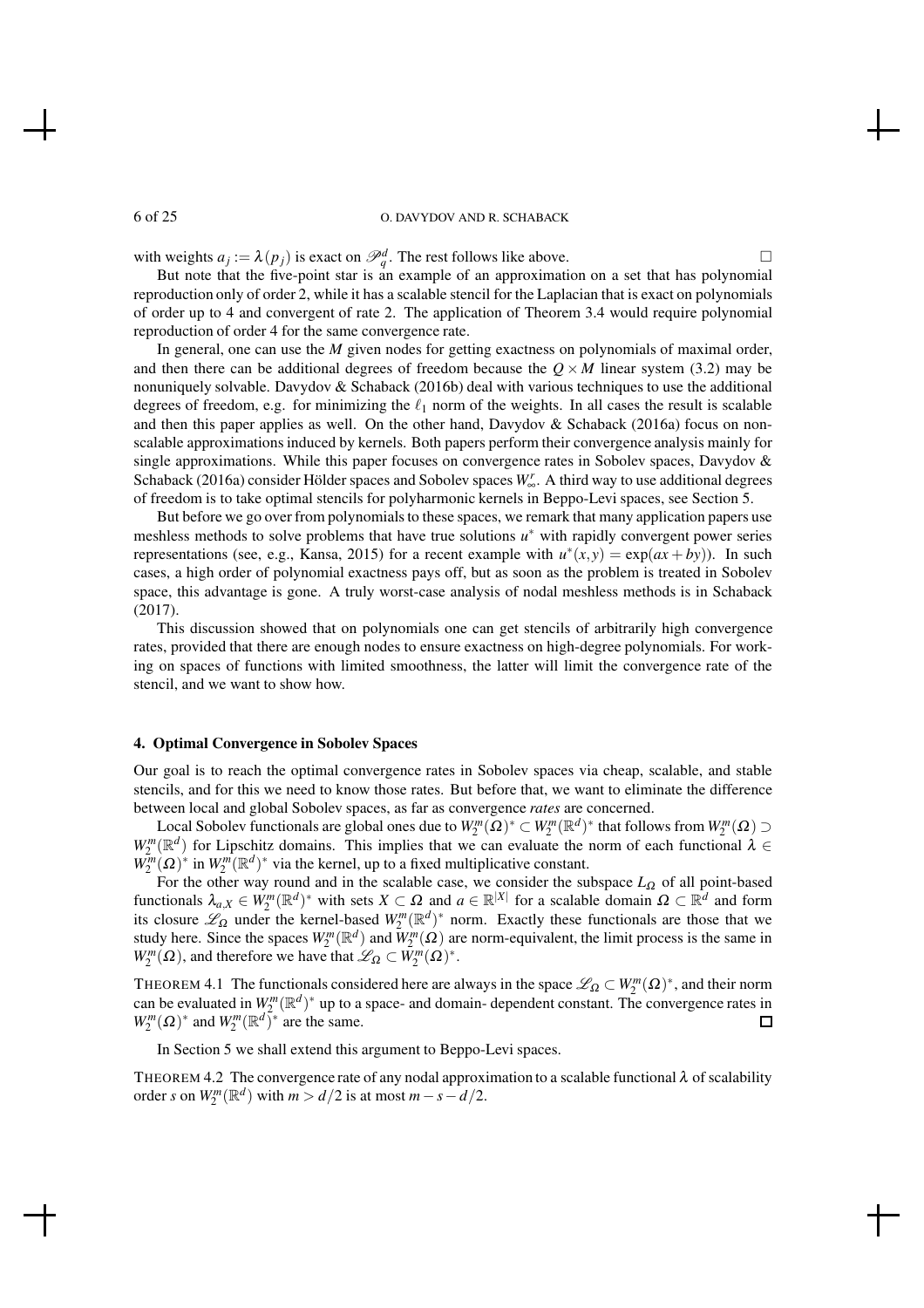*Proof.* We need at least  $m > d/2$  to let the nodal approximations  $\lambda_{a,X}$  of (1.1) to be well-defined. Then we take a "bump" function  $v \in W_2^m(\mathbb{R}^d)$  that vanishes on *X* and has  $\lambda(v) \neq 0$ .

Now we scale and consider  $\lambda_{a(h),hX}$  as an approximation on  $hX$  with error functional

$$
\varepsilon_h=\lambda-\lambda_{a(h),hX}.
$$

Then

$$
\mathcal{E}_h(v(\cdot/h)) = \lambda(v(\cdot/h)) - \lambda_{a(h),hX}(v(\cdot/h))
$$
  
=  $h^{-s}\lambda(v) - 0$ 

and

$$
\|v(\cdot/h)\|_{W_2^m(\mathbb{R}^d)}^2 = \sum_{\substack{|\alpha| \le m \\ |\alpha| \le m}} \int_{\mathbb{R}^d} |D^{\alpha}(v(\cdot/h))|^2
$$
  
\n
$$
= \sum_{\substack{|\alpha| \le m \\ |\alpha| \le m}} h^{-2|\alpha|} \int_{\mathbb{R}^d} |D^{\alpha}(v)(x/h)|^2 dx
$$
  
\n
$$
= h^d \sum_{\substack{|\alpha| \le m \\ |\alpha| \le m}} h^{-2|\alpha|} \int_{\mathbb{R}^d} |D^{\alpha}(v)(y)|^2 dy
$$
  
\n
$$
\le h^{d-2m} \|v\|_{W_2^m(\mathbb{R}^d)}^2
$$

leading to

$$
\|\varepsilon_h\|_{W_2^m(\mathbb{R}^d)^*} = \sup_{u\in W_2^m(\mathbb{R}^d)\setminus\{0\}} \frac{|\varepsilon_h(u)|}{\|u\|_{W_2^m(\mathbb{R}^d)}}
$$
  
\n
$$
\geq \frac{|\varepsilon_h(v(\cdot/h))|}{\|v(\cdot/h)\|_{W_2^m(\mathbb{R}^d)}}
$$
  
\n
$$
\geq h^{-s} \frac{|\lambda(v)|}{\|v(\cdot/h)\|_{W_2^m(\mathbb{R}^d)}}
$$
  
\n
$$
\geq h^{m-s-d/2} \frac{|\lambda(v)|}{\|v\|_{W_2^m(\mathbb{R}^d)}}.
$$

 $\Box$ 

This holds for all weights, including the non-scalable optimal ones, and for all nodal point sets *X*. Our next goal is to show that this rate is attainable for scalable stencils with sufficient polynomial

exactness, in particular for optimal stencils calculated via polyharmonic kernels.

THEOREM 4.3 Let  $\lambda$  be a functional of scaling order *s* that is continuous on  $W_2^{\mu}(\Omega)$  for some  $\mu$ *d*/2, and let *X* allow a polynomially exact approximation to  $\lambda$  of of some order  $q \ge \mu > d/2$ . Then any scalable stencil for approximation of  $\lambda$  on  $X$  with that exactness has the optimal convergence rate  $m - s - d/2$  in  $W_2^m(\Omega)$  for all *m* with  $\mu \le m < q + d/2$ . In case  $m = q + d/2$ , the rate is at least  $m - s - d/2 - \varepsilon = q - s - \varepsilon$  for arbitrarily small  $\varepsilon > 0$ .

*Proof.* We first treat the case  $m \leq q$ . By the Bramble-Hilbert lemma (Bramble & Hilbert, 1970), the error functional defined by

$$
\varepsilon(u) = \lambda(u) - \lambda_{a,X}(u)
$$

is continuous on  $W_2^m(\Omega)$  and vanishes on  $\mathcal{P}_m^d$ . Then it has an error bound

$$
|\varepsilon(u)|\leqslant \|\varepsilon\|_{W^m_2(\varOmega)^*}|u|_{W^m_2(\varOmega)} \text{ for all } u\in W^m_2(\varOmega).
$$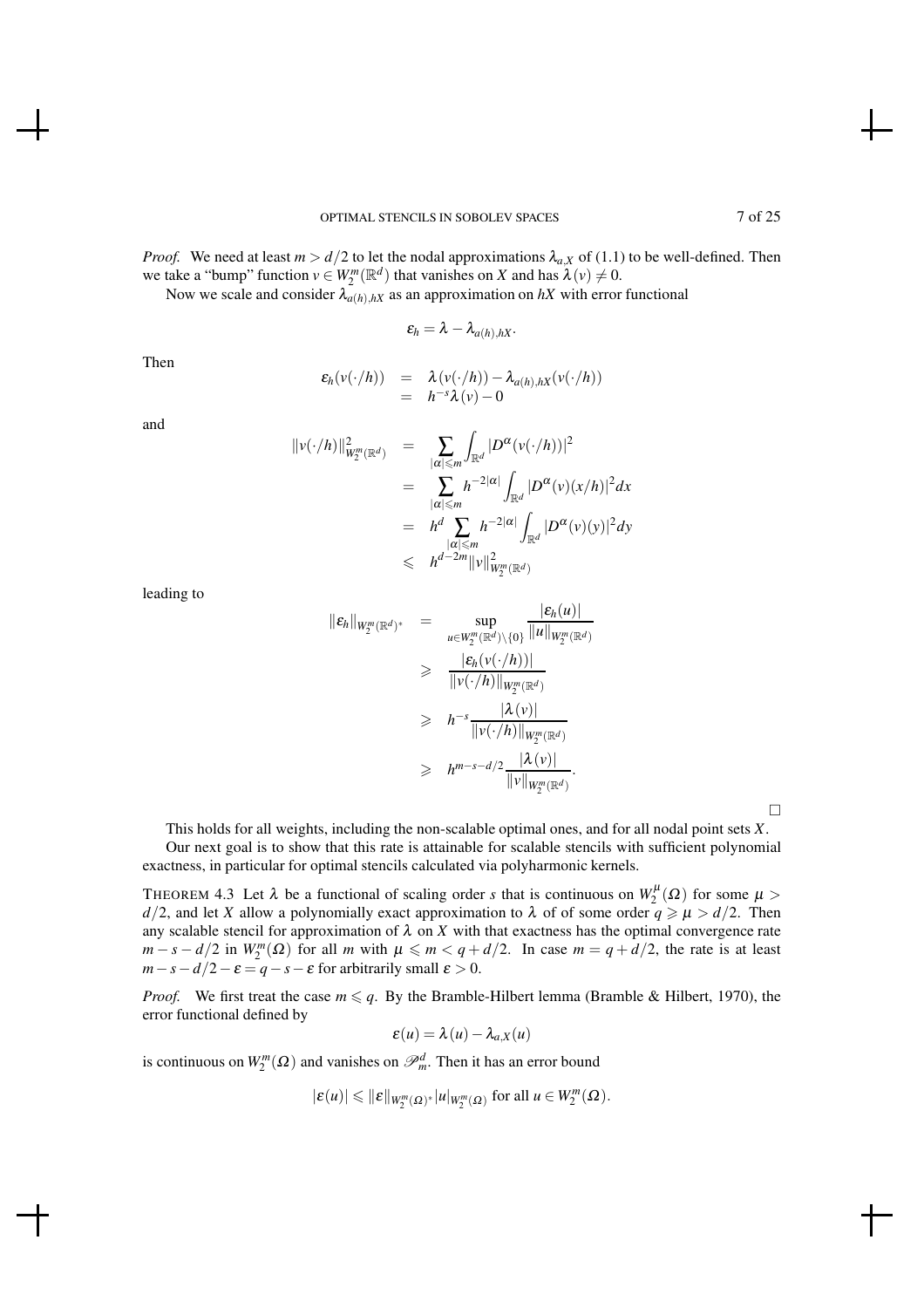This leads to

$$
|h^{-s}\lambda(u(h\cdot)) - h^{-s}\lambda_{a,X}(u(h\cdot))| = h^{-s}|\varepsilon(u(h\cdot))|
$$
  
\n
$$
\leq h^{-s}||\varepsilon||_{W_2^m(\Omega)^*}|u(h\cdot)|_{W_2^m(\Omega)}
$$
  
\n
$$
= h^{-s}||\varepsilon||_{W_2^m(\Omega)^*}h^{m-d/2}|u|_{W_2^m(\Omega)}
$$
  
\n
$$
\leq h^{-s}||\varepsilon||_{W_2^m(\Omega)^*}h^{m-d/2}|u|_{W_2^m(\Omega)}
$$

where we used

$$
|u(h \cdot)|_{W_2^m(\Omega)}^2 = \sum_{|\alpha| = m} \int_{\Omega} |D^{\alpha}(u(h \cdot))(x)|^2 dx
$$
  
\n
$$
= h^{2m} \sum_{|\alpha| = m} \int_{\Omega} |D^{\alpha}(u)(hx)|^2 dx
$$
  
\n
$$
= h^{2m-d} \sum_{|\alpha| = m} \int_{h\Omega} |D^{\alpha}(u)(y)|^2 dy
$$
  
\n
$$
= h^{2m-d} |u|_{W_2^m(h\Omega)}^2.
$$
\n(4.1)

For the case  $q \le m < q + d/2$  we repeat the argument, but now in  $W_p^q(\Omega) \supseteq W_2^m(\Omega)$  for  $p \in [2, \infty)$  with  $q - d/p = m - d/2$ . Because of  $q \ge \mu$  we also have  $W_p^q(\Omega) \subseteq W_2^{\mu}(\Omega)$ , guaranteeing continuity on  $W_p^q(\Omega)$ . The corresponding proof steps are

$$
\begin{array}{rcl}\n|h^{-s}\lambda(u(h\cdot)) - h^{-s}\lambda_{a,X}(u(h\cdot))| & \leqslant & h^{-s}\|{\pmb{\varepsilon}}\|_{W_\beta^q(\Omega)}* h^{q-d/p}|u|_{W_\beta^q(\Omega)}, \\
|u(h\cdot)|_{W_\beta^q(\Omega)}^p & = & h^{pq-d}|u|_{W_\beta^q(\Omega)}^p.\n\end{array}
$$

For  $m = q + d/2$ , the space  $W_2^m(\Omega)$  is embedded in  $W_p^q(\Omega)$  for arbitrary  $p \in [2, \infty)$ , and on that space we get the rate  $q - s - d/p = m - s - d/2 - d/p$ .

Theorem 4.3 proves optimality of the convergence rate (1.2), and it shows that the optimal rate is attained by *scalable* stencils whose point sets allow polynomial exactness of some order larger than *m*−*d*/2.

In view of the *best compromise* situation, one can ask for the minimal polynomial exactness order *q* that allows the optimal convergence rate for fixed *m* and *d*. If  $m - d/2$  is not an integer, this is *q* :=  $\lceil m - d/2 \rceil$  as in (1.3). In the exceptional case  $m - d/2 \in \mathbb{N}$ , the order  $m - d/2 + 1$  is sufficient for the optimal rate, but order *m*−*d*/2 can come arbitrarily close to it. We shall deal with this situation in Sections 5 and 8.

Consequently, large orders of polynomial exactness will not pay off, if smoothness is the limiting factor. If the size of the point set  $X$  is the limiting factor, we get

COROLLARY 4.1 Let  $\lambda$  be a functional of scaling order *s* which is continuous on  $W_2^{\mu}(\Omega)$  with integer  $\mu > d/2$ , and let *X* allow a polynomially exact approximation to  $\lambda$  of of some order  $q \geq \mu$ . Then any scalable stencil for approximation of  $\lambda$  on *X* with that exactness has convergence rate at least *q* − *s* in  $W_2^m(\Omega)$  for all  $m > q + d/2$ .

*Proof.* We repeat the proof of Theorem 4.3, but now on  $W_2^q$  $\chi_2^q(\Omega)$  and get

$$
|h^{-s}\lambda(u(h\cdot)) - h^{-s}\lambda_{a,X}(u(h\cdot))| = h^{-s}|\varepsilon(u(h\cdot))|
$$
  
\$\leq h^{-s} ||\varepsilon||\_{W\_2^q(\Omega)} \times |u(h\cdot)|\_{W\_2^q(\Omega)}}.

Then we use (4.1) replacing *m* by *q* there, but insert functions  $u \in W_2^m(\Omega)$  for  $m > q + d/2$ . Then the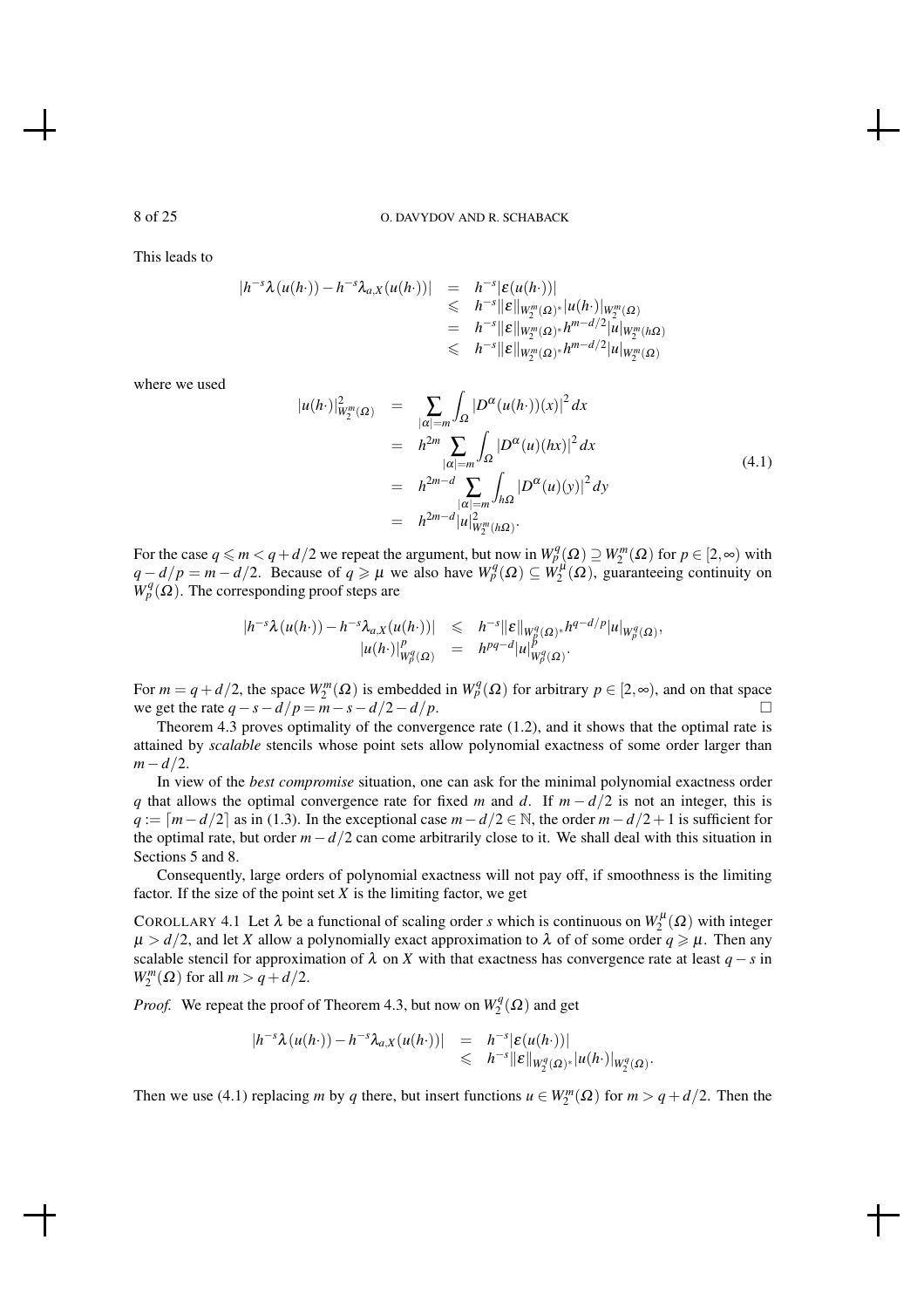# OPTIMAL STENCILS IN SOBOLEV SPACES 9 of 25

TABLE 1. Convergence rates in  $W_2^m(\mathbb{R}^d)$  for scalable stencils defined on  $W_2^{\mu}(\mathbb{R}^d)$  *with polynomial exactness*  $q \ge \mu > d/2$ *.* 

| $m$ and $q$   | minimal rate                           | optimal rate                      |
|---------------|----------------------------------------|-----------------------------------|
| $m < q + d/2$ | $m - s - d/2$                          | yes                               |
| $m = q + d/2$ | $m-s-d/2-\varepsilon, \varepsilon > 0$ | no, $m - s - d/2 = q - s$         |
| $m > q + d/2$ | $q - s$                                | yes for $q = q_{max}(\lambda, X)$ |

*q*-th derivatives in (4.1) will be continuous, proving

$$
|u(h \cdot)|^2_{W_2^q(\Omega)} = h^{2q} \sum_{\substack{|\alpha| = q}} \int_{\Omega} |D^{\alpha}(u)(hx)|^2 dx
$$
  

$$
\leq C h^{2q} ||u||_{C^q(\Omega)}.
$$

Thus the convergence rate in  $W_2^m(\Omega)$  is at least *q*−*s*.

This argument used continuity of higher derivatives to bound local integrals, as in Davydov & Schaback (2016a).

Note that Corollary 4.1 produces only integer or half-integer convergence rates while Theorem 4.3 allows general non-integer rates. We shall give examples in Section 8.

To summarize, we get convergence rates for scalable stencils as in Table 1. For the case in the second row, the optimal convergence behavior is not reached for order *q*, but for order  $q+1$  by applying the first row. For given *m* and *d*, a scalable stencil with polynomial exactness order  $|m-d/2|+1$  is sufficient for optimal convergence in  $W_2^m(\Omega)$ ,  $\Omega \subset \mathbb{R}^d$ . By solving the system (3.2), such stencils are easy to calculate, but if the system is underdetermined, one should make good use of the additional degrees of freedom. This topic is treated in Davydov & Schaback (2016b) by applying optimization techniques, while the next sections will focus on unique stencils obtained by polyharmonic kernels. Because the latter come close to the kernels reproducing Sobolev spaces, they should provide good approximations to the non-scalable optimal approximations in Sobolev spaces.

# 5. Polyharmonic Kernels

For *m*−*d*/2 > 0 real, we define the polyharmonic kernel

$$
H_{m,d}(r) := (-1)^{\lfloor m-d/2 \rfloor + 1} \left\{ \begin{array}{ll} r^{2m-d} \log r, & 2m-d \text{ even integer} \\ r^{2m-d}, & \text{else} \end{array} \right\} \tag{5.1}
$$

up to a positive scalar multiple. This kernel is conditionally positive definite of order

$$
q(m - d/2) := \lfloor m - d/2 \rfloor + 1.
$$

For comparison, the Whittle-Matérn kernel generating Sobolev space  $W_2^m(\mathbb{R}^d)$  is, up to a positive constant,

$$
S_{m,d}(r) := K_{m-d/2}(r)r^{m-d/2}
$$

with the modified Bessel function of second kind. The generalized *d*-variate Fourier transforms then are

$$
\hat{H}_{m,d}(\omega) = \|\omega\|_2^{-2m}, \hat{S}_{m,d}(\omega) = (1 + \|\omega\|_2^2)^{-m},
$$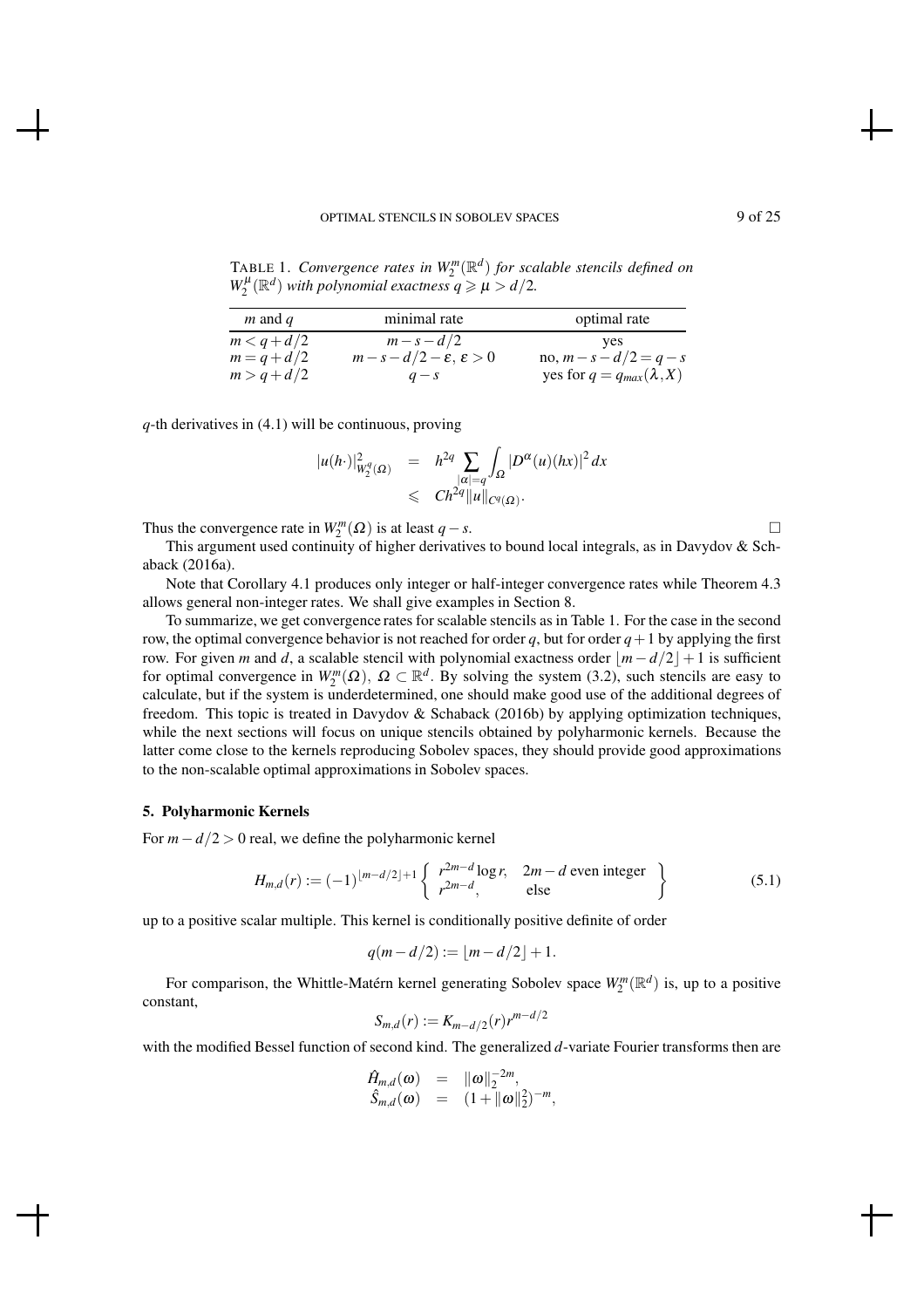up to positive constants, showing a similarity that we will not explore further at this point.

While  $S_{m,d}$  reproduces  $W_2^m(\mathbb{R}^d)$ , the polyharmonic kernel  $H_{m,d}$  reproduces the *Beppo-Levi* space *BLm*,*d*. This has a long history(see, e.g., Iske, 1995; Schaback, 1997; Iske, 2003; Wendland, 2005; Beatson *et al.*, 2005; Iske, 2011), but we take a shortcut here and refer the reader to the background literature. From Iske (2003) we take the very useful fact that optimal approximations in Beppo-Levi spaces using polyharmonic kernels are always scalable and can be stably and efficiently calculated. We shall investigate the optimal convergence rate in Sobolev and Beppo-Levi space here, while Iske (2003) contains convergence rates in  $C^m(\Omega)$ .

A typical scale-invariance property of Beppo-Levi spaces is

$$
||u(h \cdot)||_{BL_{m,d}} = h^{m-d/2}||u||_{BL_{m,d}} \text{ for all } u \in BL_{m,d}.
$$
 (5.2)

Note the similarity between the above formula and (4.1) used the proof of Theorem 4.3, because the classical  $W_2^m(\mathbb{R}^d)$  seminorm coincides with the norm in  $BL_{m,d}$ .

THEOREM 5.1 Let a scalable approximation (1.1) of scaling order *s* be exact on the polynomials of some order  $q \ge q(m-d/2) = \lfloor m-d/2 \rfloor + 1$  and assume that  $\lambda - \lambda_{a,X}$  is in  $BL_{m,d}^*$ . Then this stencil has the exact convergence rate  $m - s - d/2$  in  $BL_{m,d}$ .

*Proof.* We evaluate the norm of the error functional after scaling via

$$
\|\lambda - h^{-s}\lambda_{a,hX}\|_{BL_{m,d}^*} = \sup_{\substack{\|u\|_{BL_{m,d}} \leq 1}} |\lambda(u) - h^{-s}\lambda_{a,hX}(u)|
$$
  
\n
$$
= h^{-s} \sup_{\substack{\|u\|_{BL_{m,d}} \leq 1}} |\lambda(u(h \cdot)) - \lambda_{a,X}(u(h \cdot))|
$$
  
\n
$$
= h^{-s+m-d/2} \sup_{\substack{\|u(h \cdot)\|_{BL_{m,d}} \leq 1}} |\lambda(u(h \cdot)) - \lambda_{a,X}(u(h \cdot))|
$$
  
\n
$$
= h^{-s+m-d/2} \|\lambda - \lambda_{a,X}\|_{BL_{m,d}^*}
$$

using that (5.2) implies that the unit balls of all *u* and all  $u(h)$  are the same up to a factor.

COROLLARY 5.1 Polynomial exactness of more than order  $|m-d/2|+1$  does not pay off in a higher convergence rate in Beppo-Levi space *BLm*,*<sup>d</sup>* . □

COROLLARY 5.2 Let a point set  $X = \{x_1, \ldots, x_M\} \subset \Omega \subset \mathbb{R}^d$  be given such that there is some approximation (1.1) that is exact on polynomials of order  $\lfloor m - d/2 \rfloor + 1$  and that has  $\lambda - \lambda_{a,X} \in BL^*_{m,d}$ . Then there is a weight vector  $a^* \in \mathbb{R}^M$  that minimizes  $\|\lambda - \lambda_{a,X}\|_{BL^*_{m,d}}$  under all competing approximations, and the resulting stencil is *BLm*,*d*-optimal under all stencils of at least that polynomial exactness.  $\Box$ 

By applying Theorem 4.3, we get

COROLLARY 5.3 One can use optimal scalable stencils obtained via polyharmonic kernels  $H_{m,d}$  to get optimal convergence rates in  $W_2^m(\Omega)$  for  $\Omega \subset \mathbb{R}^d$ , provided that the underlying sets allow exactness on polynomials of order  $q(m-d/2) = |m-d/2| + 1$ . 口

If  $m - d/2$  is not an integer, the above order is smallest possible for optimal convergence. For *m*−*d*/2 integer, we have

$$
q(m-d/2) = \lfloor m-d/2 \rfloor + 1 = m-d/2+1,
$$

and Theorem 4.3 suggests that we could come arbitrarily close to the optimal convergence rate if we use order  $q = m - d/2$ . But then we cannot use the polyharmonic kernel  $H_{m,d}$ .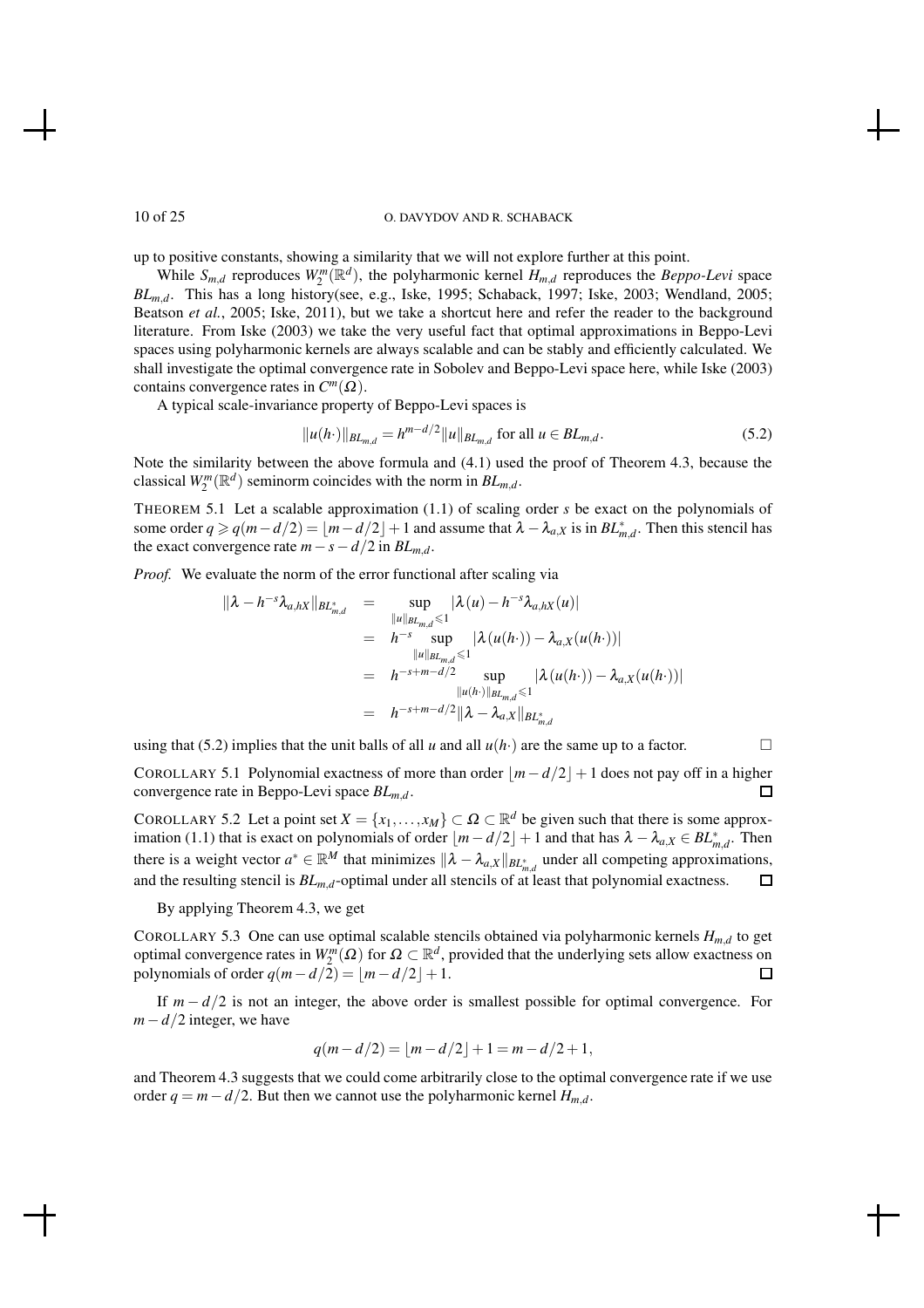However, there is a workaround. We construct a scalable stencil via the polyharmonic kernel *Hm*′ ,*d* for  $m-1 \leq m' < m$  using polynomial exactness of order  $q(m'-d/2) = q$ . By Theorem 4.3 this yields a convergence rate at least  $m - s - d/2 - \varepsilon$  for all  $\varepsilon > 0$ , no matter how  $m'$  was chosen.

COROLLARY 5.4 For the special situation  $m = q + d/2$  in Table 1 there is a scalable stencil with polynomial exactness order *q*, based on a polyharmonic kernel, that has convergence rate at least *m*−*s*−*d*/2−<sup>ε</sup> for all  $\varepsilon > 0$ .  $\Box$ 

#### 6. Stable Error Evaluation

In the most interesting cases, the leading term of the error of a scalable stencil in Sobolev space can be stably calculated via polyharmonic kernels. To prove this, we show now that the polyharmonic kernels  $H_{m,d}$  arise naturally as part of the kernels  $S_{m,d}$  reproducing Sobolev space  $H^m(\mathbb{R}^d)$ . The latter have expansions as series in *r*, beginning with a finite number of even powers with alternating signs. Such even powers, when written as  $r^{2k} = ||x - y||_2^{2k}$  are polynomials in *x* and *y*. After these even powers, the next term is a polyharmonic kernel:

THEOREM 6.1 The first non-even term in the expansion of  $\sqrt{\frac{2}{\pi}}K_{n+1/2}(r)r^{n+1/2}$  into powers of *r* for integer  $n \geq 0$  is the polyharmonic kernel

$$
r^{2n+1}\frac{(-1)^{n+1}}{(2n+1)(2n-1)(2n-3)\cdots 1} = r^{2n+1}\frac{(-1)^{n+1}2^n n!}{(2n+1)!}.
$$

The first non-even term in the expansion of  $K_n(r)r^n$  for integer  $n \geq 0$  is the polyharmonic kernel  $(-1)^{n+1} r^{2n} \log(r) \frac{2^{-n}}{n!}$  $\frac{n!}{n!}$ .

*Proof.* Equation 10.39.2 of NIST (2015) has *n* = 0 of

$$
\sqrt{\frac{2}{\pi}}K_{n+1/2}(r)r^{n+1/2} = q_n(r) = e^{-r}p_n(r)
$$

with a polynomial  $p_n$  of degree at most  $n$ ,  $p_0(r) = 1$ ,  $q_0(r) = e^{-r}$ . It can easily be shown that  $rp_{n-1}(r)$  +  $p'_n(r) = p_n(r)$  holds, using the derivative of the above expression, and similarly one gets

$$
-rq_{n-1}(r) = q'_{n}(r)
$$

from that derivative formula. If we make it explicit by

$$
q_n(r) =: \sum_{j=0}^{\infty} q_{j,n} r^j,
$$

we get

$$
-q_{k-1,n-1} = q_{k+1,n}(k+1), k, n \geq 1
$$
  
0 = q<sub>1,n</sub>, n \geq 1.

The assertion  $q_{2k-1,n} = 0$  for  $1 \leq k \leq n$  is true for  $k = 1$  and all  $n \geq 1$ . Assume it to be true for *k* and all  $n \geq k$ . Then for all  $n \geq k \geq 1$ ,

$$
0 = -q_{2k-1,n} = q_{2k+1,n+1}(2k+1), 2k \geq 1, n \geq 0
$$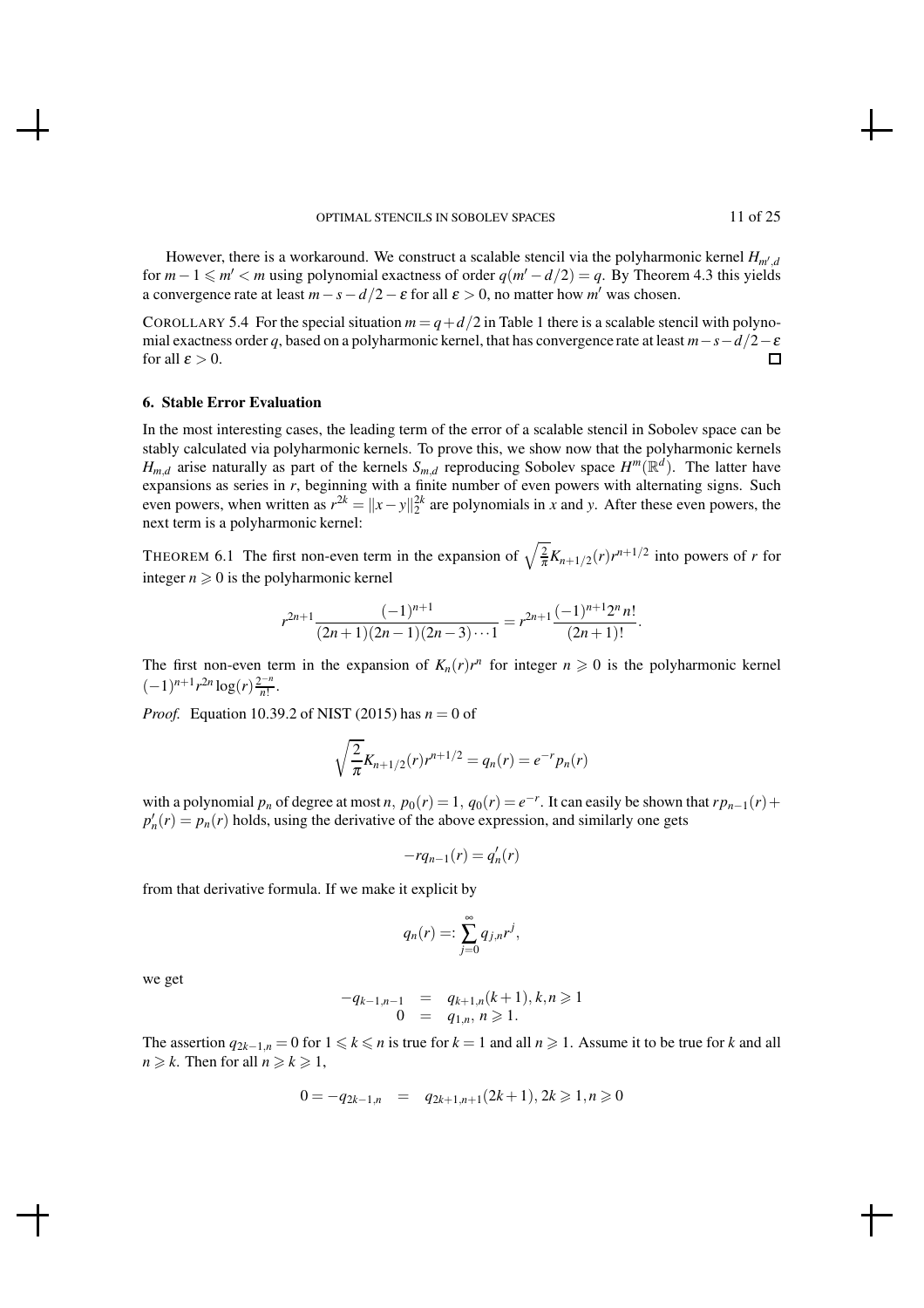proves the assertion. The first odd term of the kernel expansion is  $q_{2n+1,n}r^{2n+1}$ , and its coefficient has the recursion

$$
-q_{2n-1,n-1} = q_{2n+1,n}(2n+1), n \geq 1.
$$

For the other case we use equation (10.31.1) of NIST (2015) in shortened form as

$$
K_n(z)z^n = p_n(z^2) + (-1)^{n+1}z^n \log(z/2)I_n(z)
$$

with an even power series  $p_n(z^2)$ , and due to (10.25.2) of NIST (2015) we have  $I_n(z) = z^n q_n(z^2)$  with an even power series  $q_n(z^2)$  with  $q_n(0) = \frac{2^{-n}}{n!}$  $\frac{n!}{n!}$ . Thus

$$
K_n(z)z^n = p_n(z^2) + (-1)^{n+1}z^{2n}\log(z/2)q_n(z^2),
$$

and the first non-even term of the expansion of  $K_n(r)r^n$  is the polyharmonic kernel

$$
(-1)^{n+1}r^{2n}\log(r)q_n(0) = (-1)^{n+1}r^{2n}\log(r)\frac{2^{-n}}{n!}.
$$

 $\Box$ 

We now are ready to show that a good approximation of the error in Sobolev space can be calculated stably via the error in Beppo-Levi space, i.e. via polyharmonic kernels:

THEOREM 6.2 Assume a scalable stencil of scalability order *s* on a set  $X \subset \mathbb{R}^d$  to be given with polynomial exactness *q*. For all integer *m* with  $\lfloor m - d/2 \rfloor + 1 \leq q$ , its error norm can be evaluated on all Beppo-Levi spaces  $BL_{m,d}$  and on Sobolev space  $W_2^m(\mathbb{R}^d)$ . The convergence rate in both cases then is *m*−*s*−*d*/2, and the quotient of errors converges to 1 for *h* → 0, if the scalar factors in the Sobolev and polyharmonic kernel are aligned properly, namely as given in Theorem 6.1.

*Proof.* The squared norm of the stencil's error functional can be evaluated on Sobolev space  $W_2^m(\mathbb{R}^d)$ by

$$
\varepsilon(h)^{x}\varepsilon(h)^{y}K(x,y) = h^{-2s}\left(\lambda^{x}\lambda^{y}K(hx,hy) - 2\sum_{j=1}^{M}a_{j}\lambda^{y}K(hx_{j},hy) + -2\sum_{j,k=1}^{M}a_{j}a_{k}\lambda^{y}K(hx_{j},hx_{k})\right)
$$

where we used  $K(x, y)$  as a shortcut for  $K_{m-d/2}(\|x-y\|_2)\|x-y\|_2^{m-d/2}$  $n^{m-a/2}$  and ignore scalar multiples. Now we insert the series expansions of Theorem 6.1. For odd *d* and *m*−*d*/2 = *n*+1/2 we have, up to constant factors,

$$
K_{m-d/2}(r)r^{m-d/2} = \sum_{j=0}^{m-d/2-1/2} f_{2j}r^{2j} + f_{2m-d}r^{2m-d} + \sum_{k>2m-d} f_kr^k
$$

and

$$
K_{m-d/2}(hr)(hr)^{m-d/2} = \sum_{j=0}^{m-d/2-1/2} f_{2j}h^{2j}r^{2j} + f_{2m-d}h^{2m-d}r^{2m-d} + \sum_{k>2m-d} f_kh^kr^k.
$$

If we hit this twice with  $\varepsilon(h)$ , i.e. forming

$$
\|\boldsymbol{\varepsilon}(h)\|_{H^m(\mathbb{R}^d)}^2 = \boldsymbol{\varepsilon}(h)^{x}\boldsymbol{\varepsilon}(h)^{y}K(h\|x-y\|_2),
$$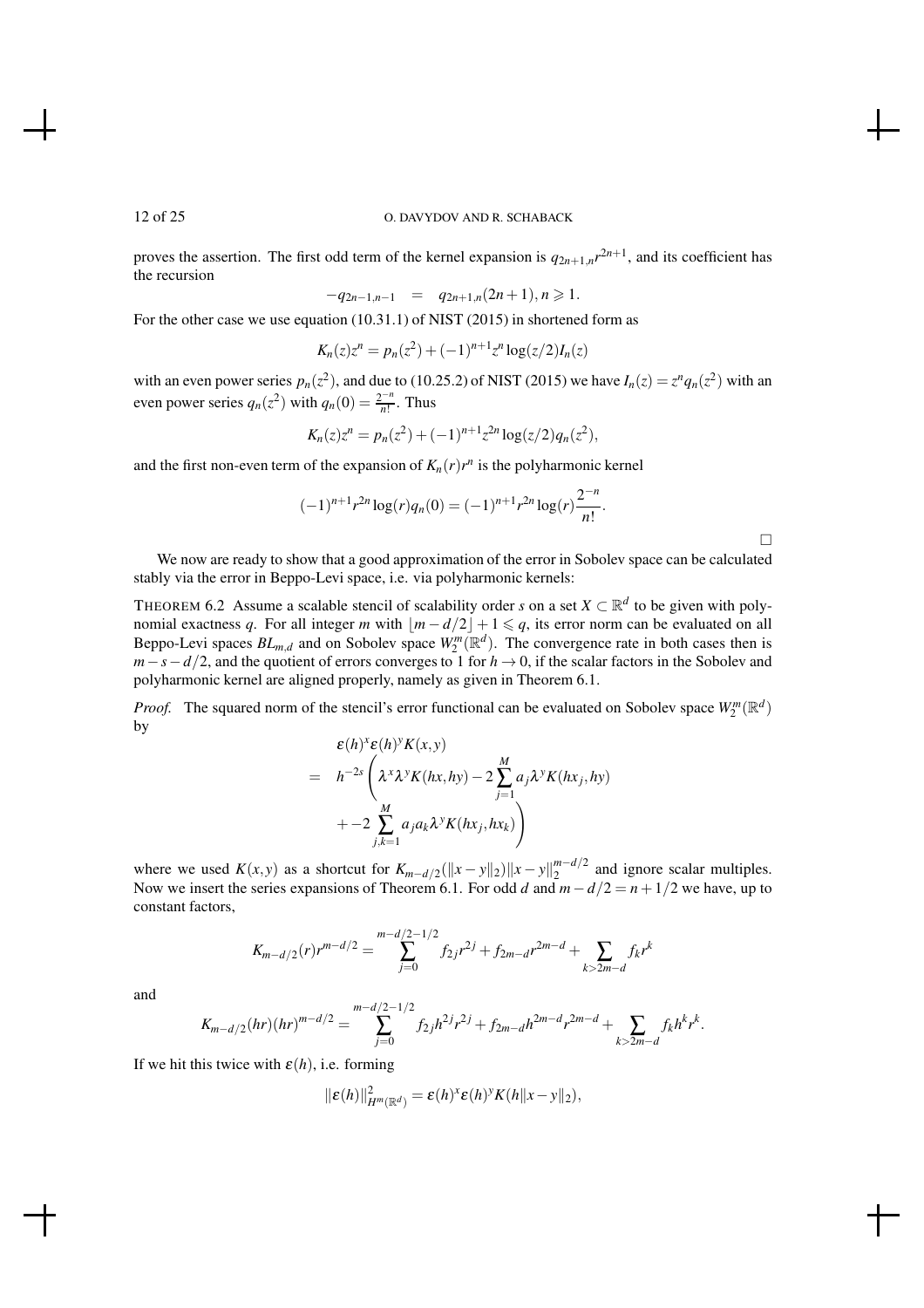all even terms with exponents  $2j < 2q = 2p + 2s > 2m - d$  go away (Schaback, 2005), and we are left with the polyharmonic part and higher-order terms. The odd ones are all polyharmonic, and the even ones remain only from exponent 2*q* = 2*p*+2*s*> 2*m*−*d* on, i.e. they behave like *h* <sup>2</sup>*m*−*d*+<sup>1</sup> or higher-order terms. The polyharmonic terms  $f_{2m-d+2k}h^{2m-d+2k}r^{2m-d+2k}$  representing  $BL_{m+k,d}$  require polynomial exactness of order  $m-d/2+1/2+k$  which is satisfied for  $0 \le k < q-m+d/2$ , and double action of the error functional on these terms has a scaling law of *h* 2*m*+2*k*−2*s*−*d* . This means that the dominating term is the one with  $k = 0$ , and the squared error norm behaves like  $h^{2m-d-2s}$  as in the  $BL_{m,d}$  case.

Now we treat even dimensions, and use the expansion

$$
K_{m-d/2}(r)r^{m-d/2} = \sum_{j=0}^{\infty} f_{2j}r^{2j} + g_{2m-d}\log(r)r^{2m-d} + \log(r)\sum_{2k>2m-d} g_{2k}r^{2k}
$$

up to constant factors. With scaling, it reads as

$$
K_{m-d/2}(hr)h^{m-d/2}r^{m-d/2}
$$
\n
$$
= \sum_{j=0}^{\infty} f_{2j}h^{2j}r^{2j} + g_{2m-d}\log(hr)h^{2m-d}r^{2m-d} + \log(hr)\sum_{2k>2m-d} g_{2k}h^{2k}r^{2k}
$$
\n
$$
= \sum_{j=0}^{\infty} f_{2j}h^{2j}r^{2j} + g_{2m-d}h^{2m-d}\log(r)r^{2m-d} + g_{2m-d}\log(h)h^{2m-d}r^{2m-d}
$$
\n
$$
+ \sum_{2k>2m-d} g_{2k}h^{2k}r^{2k}\log(r) + \sum_{2k>2m-d} g_{2k}h^{2k}\log(h)r^{2k}
$$

We now have  $q = p + s \geqslant 2m - d + 2$  and hitting the scaled kernel twice will annihilate all even powers up to and including exponents  $2j < 2q = 2p + 2s \ge 2m - d + 2$ , i.e. the remaining even powers scale like *h* 2*m*−*d*+2 log(*h*) or higher. The rest is a sum of polyharmonic kernels *Hm*+*k*,*<sup>d</sup>* for *k* > 0, and we know the scaling laws of them, if the stencil has enough polynomial exactness. Again, the term with  $k = 0$  is the worst case, leading to a summand of type *h* 2*m*−*d*−2*s* in the squared norm of the error that cannot be cancelled by the other terms of higher order.

### 7. Stencil Convergence

Here, we prove that the renormalized weights of the optimal non-scalable approximations in Sobolev space converge to the weights of a scalable stencil.

THEOREM 7.1 Consider the  $W_2^m(\mathbb{R}^d)$ -optimal approximation weights  $a^*(h)$  on a set  $X \subset \mathbb{R}^d$  for a functional of scaling order  $s$ . Assume that  $X$  allows a unique scalable stencil with weights  $\hat{a}$  that is exact on polynomials of order *q*. Then

$$
||a^*(h)h^s - \hat{a}||_{\infty} \leq C h^{m-q+1-d/2}
$$

if *m*−*d*/2 < *q*, and

$$
||a^*(h)h^s - \hat{a}||_{\infty} \leq C h^1
$$

if  $m - d/2 ≥ q$ .

*Proof.* We consider the uniquely solvable system of polynomial exactness as

$$
\sum_{j=1}^{M} \hat{a}_{j} x_{j}^{\alpha} = \lambda(x^{\alpha}), \ 0 \leqslant |\alpha| < q
$$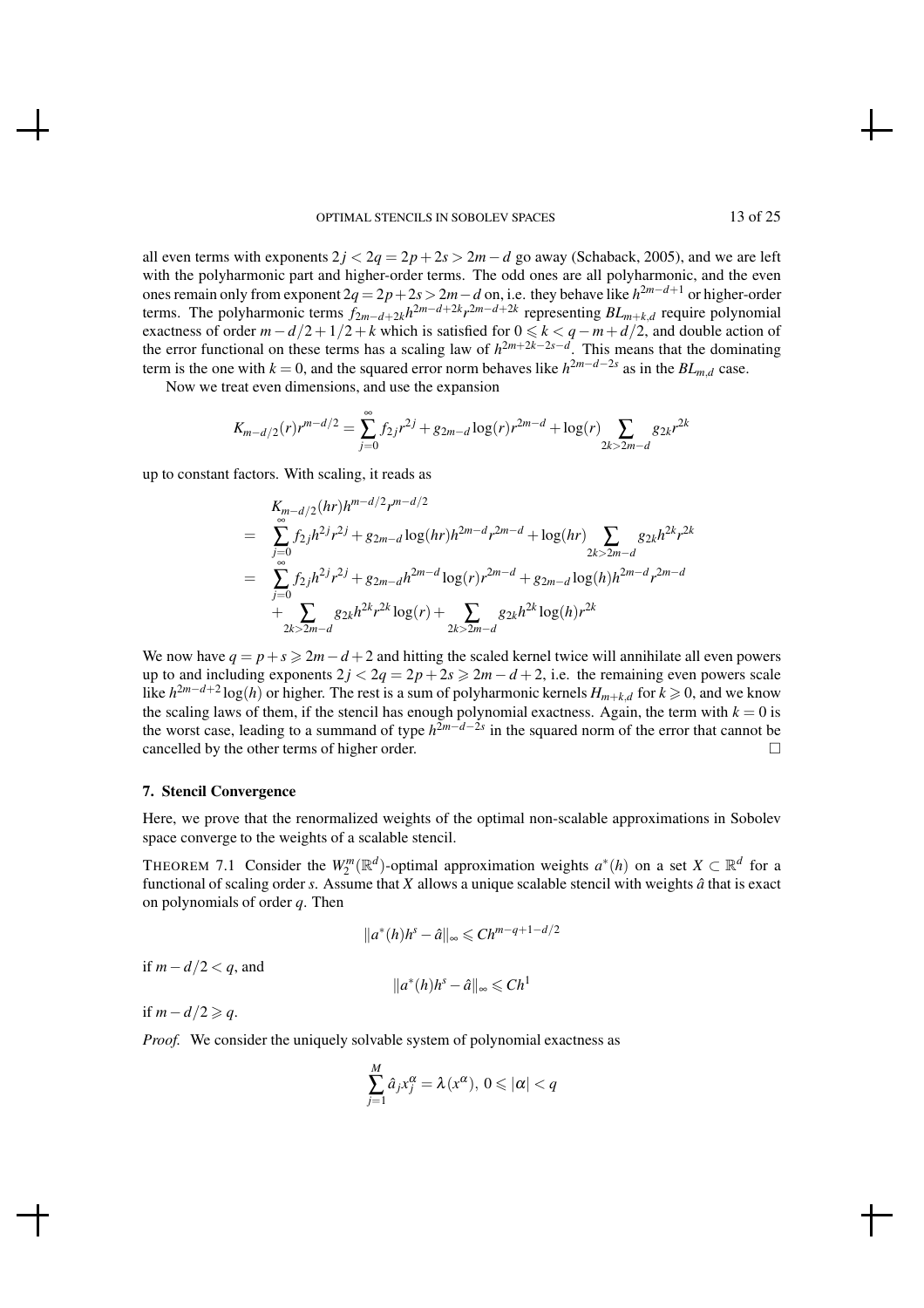and in scaled form as

$$
\sum_{j=1}^{M} h^{-s} \hat{a}_j(hx_j)^{\alpha} = \lambda(x^{\alpha}), \ 0 \leqslant |\alpha| < q
$$

which is the unscaled system where the equation for  $x^{\alpha}$  is multiplied by  $h^{|\alpha|-s}$ , namely

$$
\sum_{j=1}^{M} h^{-s} \hat{a}_j(hx_j)^{\alpha} = h^{|\alpha|-s} \lambda(x^{\alpha}) = \lambda(x^{\alpha}), \ 0 \leq |\alpha| < q
$$

which is no contradiction because scaling order *s* implies  $\lambda(x^{\alpha}) = 0$  for  $|\alpha| \neq s$ . Then we insert the rescaled optimal Sobolev weights into the unscaled system to get

$$
h^{s} \sum_{j=1}^{M} a_{j}^{*}(h)x_{j}^{\alpha}
$$
\n
$$
= h^{s-|\alpha|} \sum_{j=1}^{M} a_{j}^{*}(h)(hx_{j})^{\alpha}
$$
\n
$$
= h^{s-|\alpha|} \lambda_{a^{*}(h),hX}(x^{\alpha})
$$
\n
$$
= h^{s-|\alpha|} (\lambda_{a^{*}(h),hX}(x^{\alpha}) - \lambda(x^{\alpha})) + h^{s-|\alpha|} \lambda(x^{\alpha})
$$
\n
$$
= h^{s-|\alpha|} (\lambda_{a^{*}(h),hX}(x^{\alpha}) - \lambda(x^{\alpha})) + \lambda(x^{\alpha})
$$
\n(7.1)

and

$$
\sum_{j=1}^M (h^s a_j^*(h) - \hat{a}_j) x_j^{\alpha} = h^{s-|\alpha|} (\lambda_{a^*(h),hX}(x^{\alpha}) - \lambda(x^{\alpha})).
$$

If we insert the convergence rate *m*−*s*−*d*/2 for the optimal Sobolev approximation in the case *m*−*s*−  $d/2 < q - s$  or  $m - d/2 < q$ , the right-hand side of this system converges to zero with rate  $m - |\alpha|$  $d/2 \geq m - (q - 1) - d/2 \geq 1$  and this implies

$$
h^s a_j^*(h) - \hat{a}_j = \mathcal{O}(h^{m-(q-1)-d/2}) \text{ for } h \to 0.
$$
 (7.2)

If we have  $m-d/2 \geqslant q$ , we insert the rate  $q-s$  and get the rate  $q-|\alpha| \geqslant 1$  for the right-hand side. □

#### 8. Examples

First, we demonstrate numerically that the convergence rate

$$
\min(m - d/2 - s, q_{max}(\lambda, X) - s)
$$

for approximations in  $W_2^m(\mathbb{R}^d)$  to functionals  $\lambda \in W_2^m(\mathbb{R}^d)^*$  with scaling order *s* is optimal, even among unscaled approximations. This was verified in many cases including dimensions 2 and 3 using MAPLE<sup> $\odot$ </sup> with extended precision. The number of decimal digits had to be beyond 100 in extreme situations. All the loglog plots of  $\|\varepsilon(h)\|_{W_2^m(\mathbb{R}^d)}$  versus *h* show the standard linear behaviour for  $h \to 0$ , if enough decimal digits are used and if started with small *h* values. Therefore, they are suppressed here. Instead, we present convergence rate estimates by plotting

$$
\frac{\log(\|\boldsymbol{\varepsilon}_{h_{i+1}}\|_{W^m_2(\mathbb{R}^d)})-\log(\|\boldsymbol{\varepsilon}_{h_i}\|_{W^m_2(\mathbb{R}^d)})}{\log(h_{i+1})-\log(h_i)}
$$

against *h<sup>i</sup>* .

For a specific case, we take  $M = 18$  random points in 2D and approximate the Laplacian. Then  $s = 2$ and  $q_{max}(\lambda, X) = 5$  leading to the expected convergence rate min $(m-3,3)$  as a function of smoothness.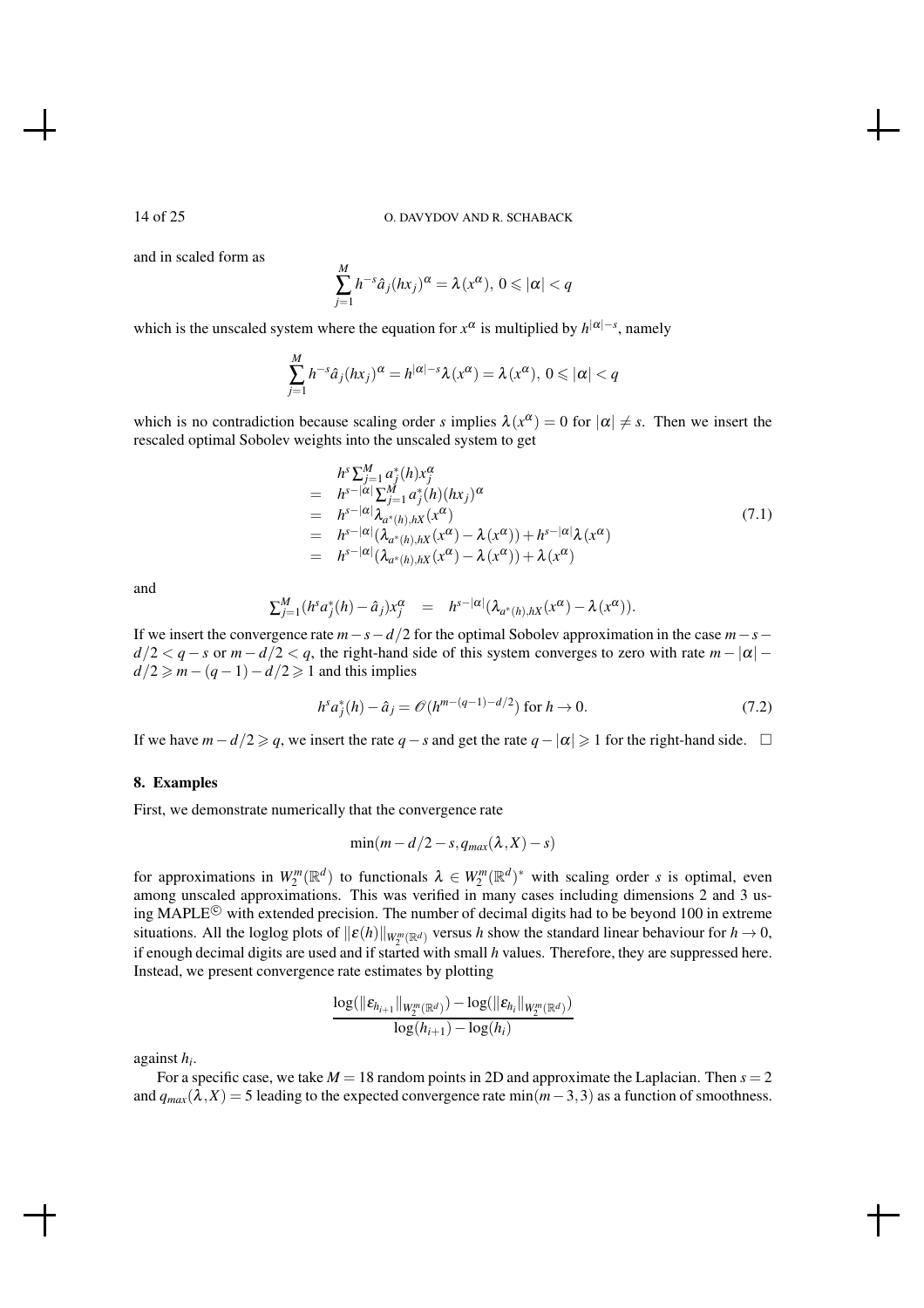

FIG. 1. Convergence rate estimates of the optimal  $\varepsilon_h$  in  $W_2^{3.75}(\mathbb{R}^2)$  and  $W_2^{6.25}(\mathbb{R}^2)$  approximating the Laplacian on 18 general points as function of *h*

Figure 1 shows the cases  $m = 3.75$  and  $m = 6.25$  with the expected rates 0.75 and 2, respectively. These correspond to situations where either smoothness *m* or size of *X* restrict the convergence rate.

For illustration of the optimal compromise situation in (1.3), Figure 2 shows the convergence rate 1 for approximation of the Laplacian in 3D on only 10 points in general position assuming smoothness *m* = 4.5. By Table 1 we expect a convergence rate between  $m - s - d/2 - \varepsilon = 1 - \varepsilon$  and 1 for all  $\varepsilon > 0$ when using polynomial exactness order  $q = m - d/2 = 3$ , but the true optimal convergence could be like  $h \log(h)$ . The issue cannot be visually decided.

Test runs with the scalable approximations based on polynomial exactness show exactly the same behaviour, since they have the same convergence rate. To illustrate the ratio between the errors of scalable polyharmonic stencils and unscaled optimal approximations, Figure 3 shows the error ratio in the 2D equilibrium case with 10 points and  $m = q = 4$ , tending to 1 for  $h \to 0$ . The same remark as for the  $m = 4.5$ ,  $d = 3$  case applies here.

To deal with the special situation of  $m - d/2$  being an integer in Corollary 5.4 via polyharmonic kernels, we take 6 points in  $\mathbb{R}^2$  with  $q = q_{max} = 3$  for the Laplacian with optimal convergence rate *m*−2−*d*/2 = 1 for *m* = 4. Working in *BL*<sub>4,2</sub> would need 10 points. A unique scalable stencil is obtained from  $BL_{m',2}$  with polynomial exactness order  $q(m',2) = 3$  for all  $3 \leq m' < 4$  and the convergence rate is at least  $m - s - d/2 - \varepsilon = 1 - \varepsilon$  for all  $\varepsilon > 0$  by Table 1. The corresponding convergence rate estimate for  $m' = 3.5$  is in Figure 4, and there is no visible  $log(h)$  factor.

To see whether a log(*h*) term can be present in the situation of integer  $q = m - d/2$ , we take  $m =$  $d = 2$ ,  $q = 1$ ,  $s = 0$ , i.e. interpolation. We need just a single point  $x \in \mathbb{R}^2$  with  $||x||_2 = 1$  for exactness on constants. The kernel is  $\phi(r) = rK_1(r) = 1 + \frac{1}{2}r^2 \log r + \mathcal{O}(r^2)$  with  $\phi(0) = 1$ . The optimal recovery for  $\lambda(u) = u(0)$  from  $u(hx)$  is the kernel interpolant, i.e.  $u(hx)\phi(||-hx||_2)$ , and the approximation error is

 $u(0) - u(hx)\phi(||hx||_2) = u(0) - u(hx)\phi(h).$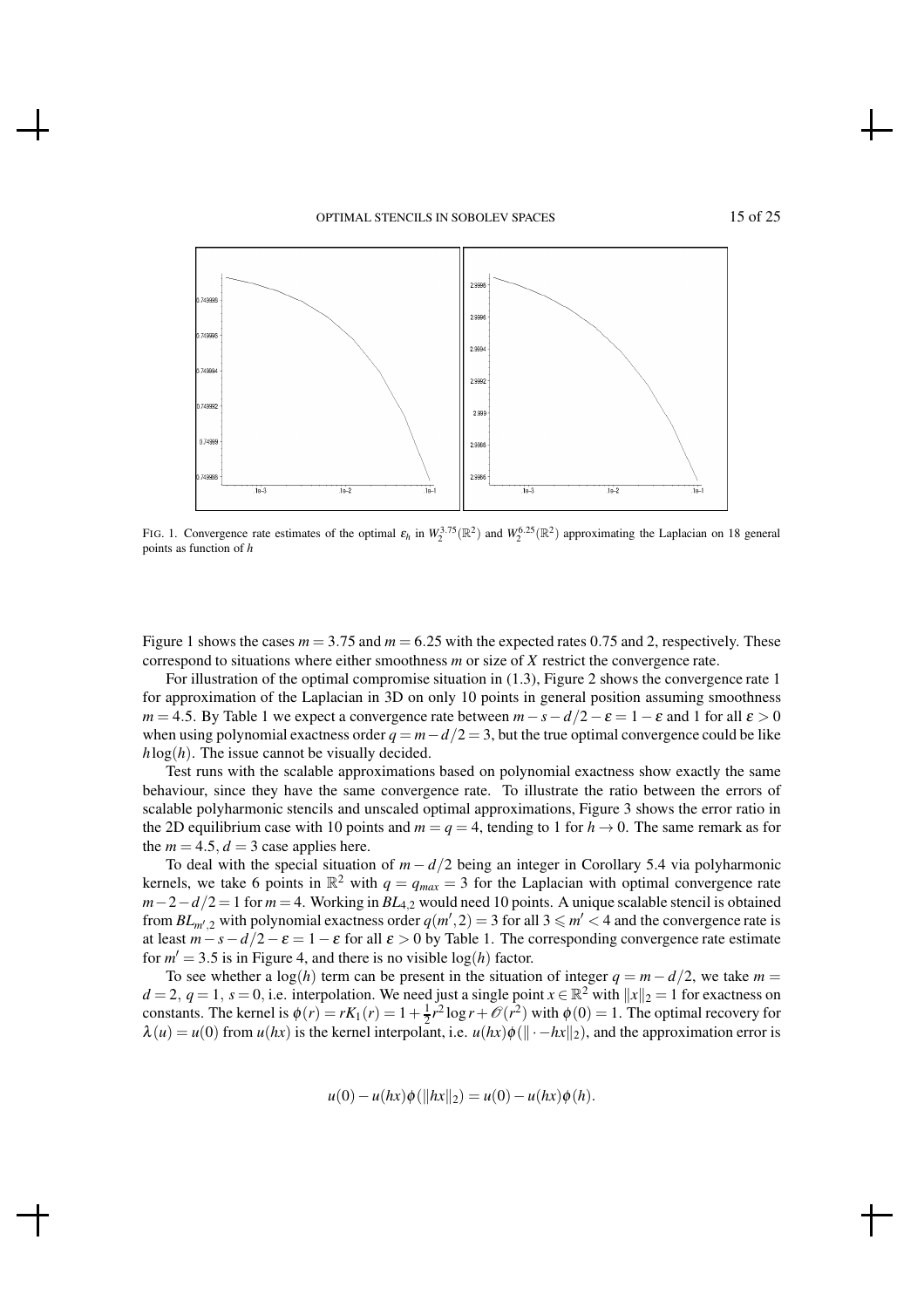

FIG. 2. Convergence rate estimates of the optimal  $\varepsilon_h$  in  $W_2^{4.5}(\mathbb{R}^3)$  approximating the Laplacian on 10 general points as function of *h*



FIG. 3. Quotient between errors of polyharmonic and optimal Sobolev approximations as functions of *h*

In the dual of  $W_2^2(\mathbb{R}^2)$  the square of the norm of the error functional is

$$
\begin{array}{rcl}\n\|\delta_0 - \phi(h) \delta_{hx}\|_{W_2^{2^*}(\mathbb{R}^2)}^2 & = & \phi(0) - \phi(h)^2 \\
& = & -h^2 \log(h) + \mathcal{O}(h^2)\n\end{array}
$$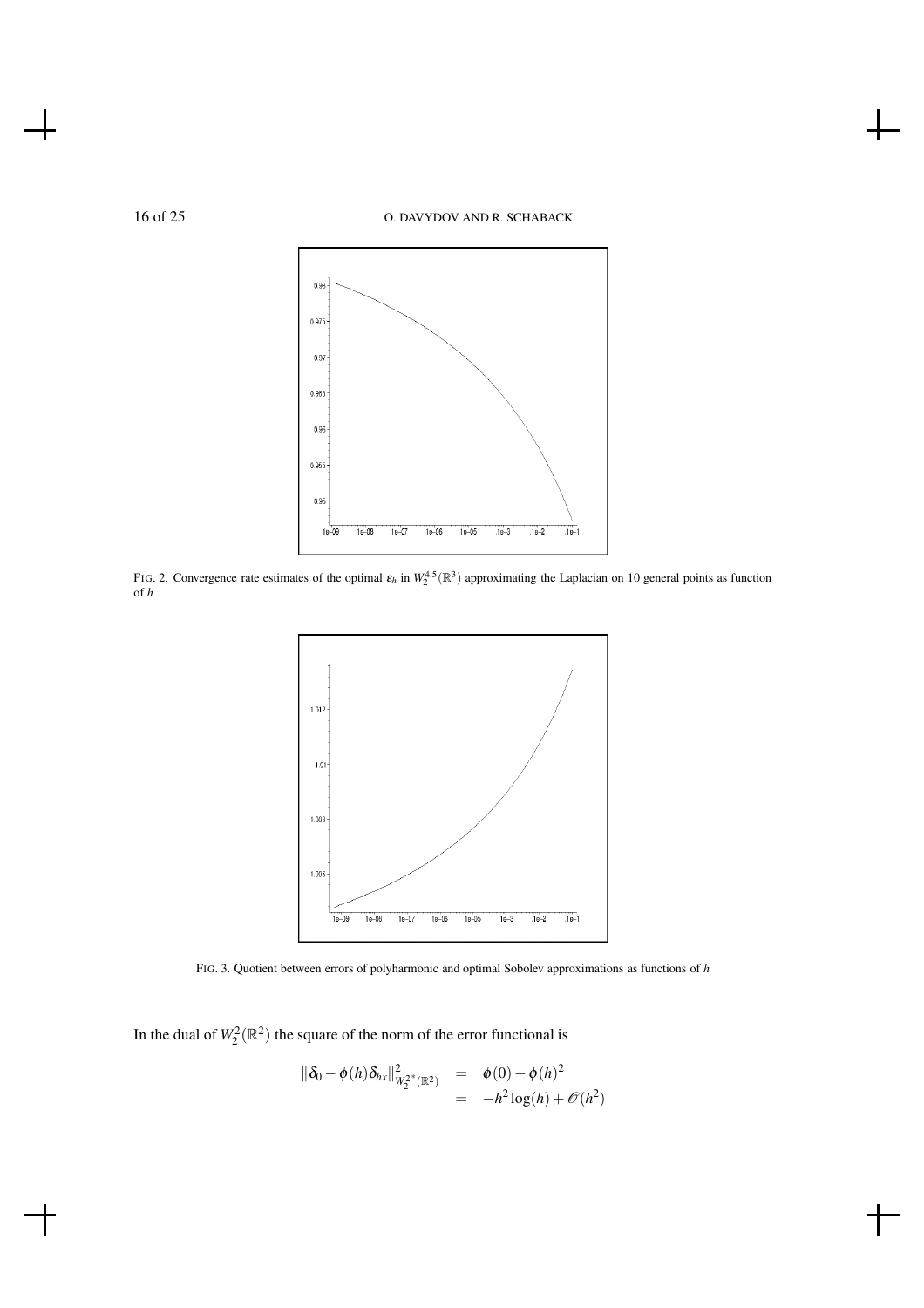## OPTIMAL STENCILS IN SOBOLEV SPACES 17 of 25



FIG. 4. Convergence rate estimate for the error norm of  $\varepsilon_h$  in  $W_2^4(\mathbb{R}^2)$  approximating the Laplacian on 6 general points by a stencil of polynomial exactness of order 3

due to MAPLE. Since the standard error bound

$$
|u(0) - u(hx)\phi(h)| \leq ||\delta_0 - \phi(h)\delta_{hx}||_{W_2^{2^*}(\mathbb{R}^2)}||u||_{W_2^2(\mathbb{R}^2)}
$$

is sharp, and since we constructed the optimal recovery, we have that the convergence for  $q = 1$  is only  $h|\log(h)|^{1/2}$  and not like the optimal behaviour  $h^{m-0-d/2} = h$  in Sobolev space  $W_2^2(\mathbb{R}^2)$ . To reach the optimal rate, we need a polynomial exactness order  $q \geq 2$  by Table 1, i.e. at least three non-collinear points. For curiosity, note that the above analysis works for all even dimensions, provided that smoothness  $m = 1 + d/2$  is varying accordingly.

The suboptimal nearest-neighbor interpolation by constants has

$$
\begin{array}{rcl}\n\|\delta_0 - \delta_{hx}\|_{W_2^{2^*}(\mathbb{R}^2)}^2 & = & 2 - 2\phi(h) \\
& = & -h^2 \log(h) + \mathcal{O}(h^2)\n\end{array}
$$

and a more exact expansion via MAPLE shows that this is larger than the squared error for optimal one-point interpolation in  $W_2^{1+d/2}$  $\mathcal{O}(log^2(h)h^4)$ .

In several numerical examples we verified the stencil convergence proven in Theorem 7.1, but the observed convergence rates turned out to be better than the proven ones. In particular, choosing 15 points in general position in  $\mathbb{R}^2$  with  $q = 5$  led to a convergence rate min(2,2*m* − 10) for  $m \ge 5$  instead of min(1,*m*−5)in Theorem 7.1. This seems to be a consequence of *superconvergence* (Schaback, 1999, 2016), but needs further work.

We now check approximation of the Laplacian in the native space of the Gaussian in Figure 5. This should behave like  $m = \infty$  in (1.2) and thus show a convergence rate  $q_{max}(\lambda, X) - s$ . We used 256 decimal digits for that example and took a set of 30 random points in 2D. Then  $q_{max}(\Delta, X) = 7$  and the observed convergence rate is indeed  $q_{max} - s = 5$ . Furthermore, this rate is attained already for a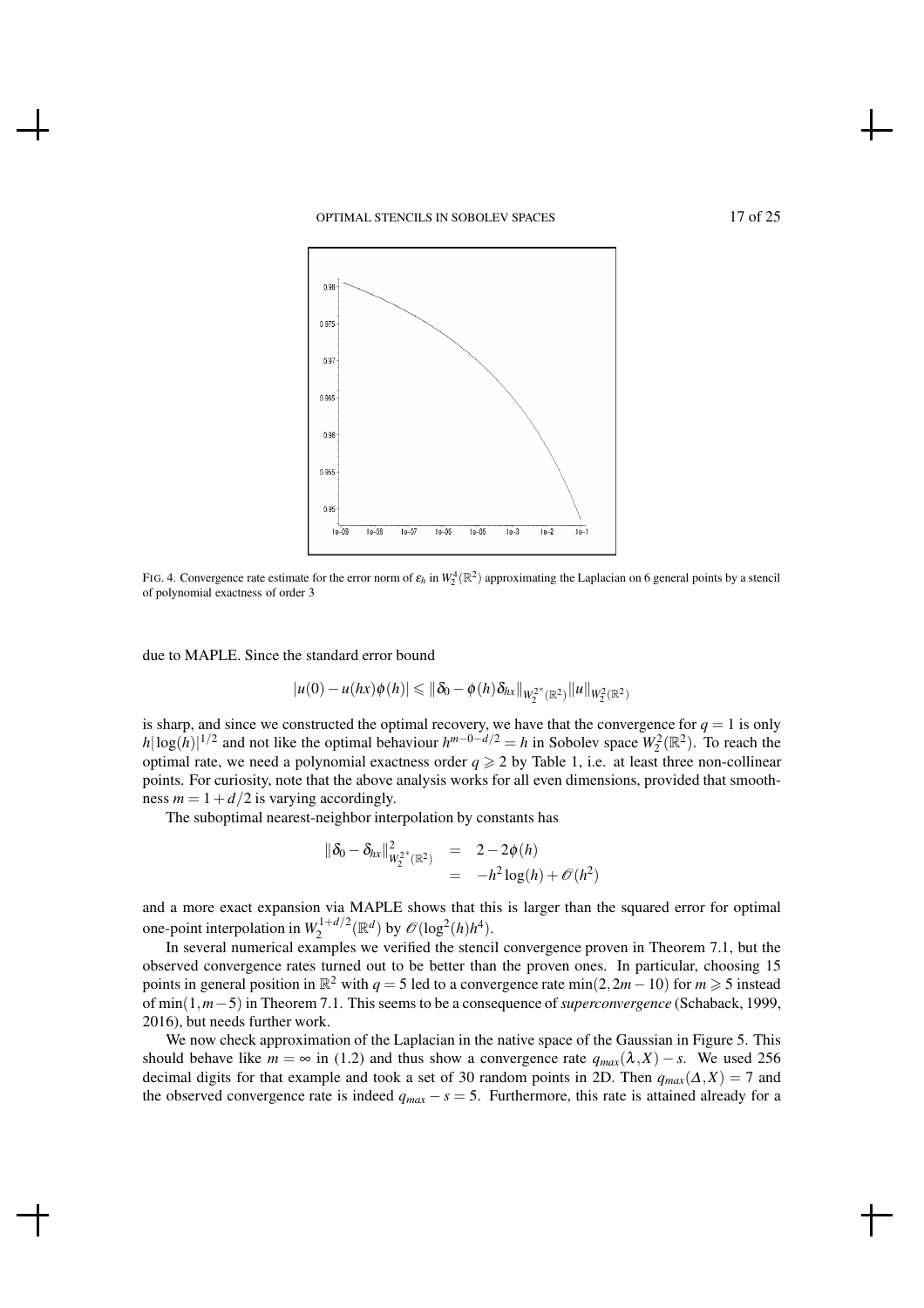

FIG. 5. Gaussian native space convergence rate estimates for the error norms of the optimal and a polynomially exact stencil of order 7, approximating the Laplacian on 30 general points, as function of *h*

scalable stencil that is polynomially exact of order 7 on these points. We chose the optimal scalable polyharmonic stencil in *BL*7,<sup>2</sup> for this, and the ratio of the error norms was about 5. See Larsson *et al.* (2013) for a sophisticated way to circumvent the instability of calculating optimal non-scalable stencils for Gaussian kernels, but this paper suggests to use scalable stencils calculated via polyharmonic kernels instead.

We finally compare with approximations that optimize weights under the constraint of a fixed polynomial exactness (Davydov & Schaback, 2016b).

The three point sets *X*1, *X*2, and *X*3 of Davydov & Schaback (2016b) have 32 points in  $[-1, +1]^2$ each, and the maximal possible order of polynomial reproduction in 2D is 7, if the geometry of the point set allows it. If everything works fine, this would result in convergence of optimal order 5 for the approximation of the Laplacian in Sobolev spaces of order  $m \geq 8$ , while the optimal rate for smaller *m* is *m*−3.

A simple Singular Value Decomposition of the 28x32 value matrix of polynomials of order 7 on these points reveals that the small singular values in the three cases are like in Table 2. This means that only *X*1 allows working for exactness order 7 without problems, while *X*2 suggests order 6 and *X*3 should still work with order 5. If users require higher polynomial exactness orders (PEO), there is a risk of numerical instabilities.

To demonstrate this effect, Figure 6 shows what happens if both the polyharmonic and the minimalweight approximations are kept at order 7 for the set *X*2. As Figure 8 will show, the optimal Sobolev approximation stays at rate 4 for larger *h* and needs rather small *h* to show its optimal rate 5. In Figure 6, both the polyharmonic and the minimal-weight approximations perform considerably worse than the optimum. If we go to polynomial exactness order 6, we get Figure 7, and now both approximations are close to what the Sobolev approximation does, though the latter is not at its optimal rate yet. In Figure 8, the polyharmonic approximation is forced to stay at exactness order 7, while the weight-minimal approximation is taken at order 6 to allow more leeway for weight optimization. Now, in the same range as before, the weight-optimal approximation clearly outperforms the polyharmonic approximation. The same situation occurs on the set *X*3 under these circumstances, see Figure 9. Thus, for problematic point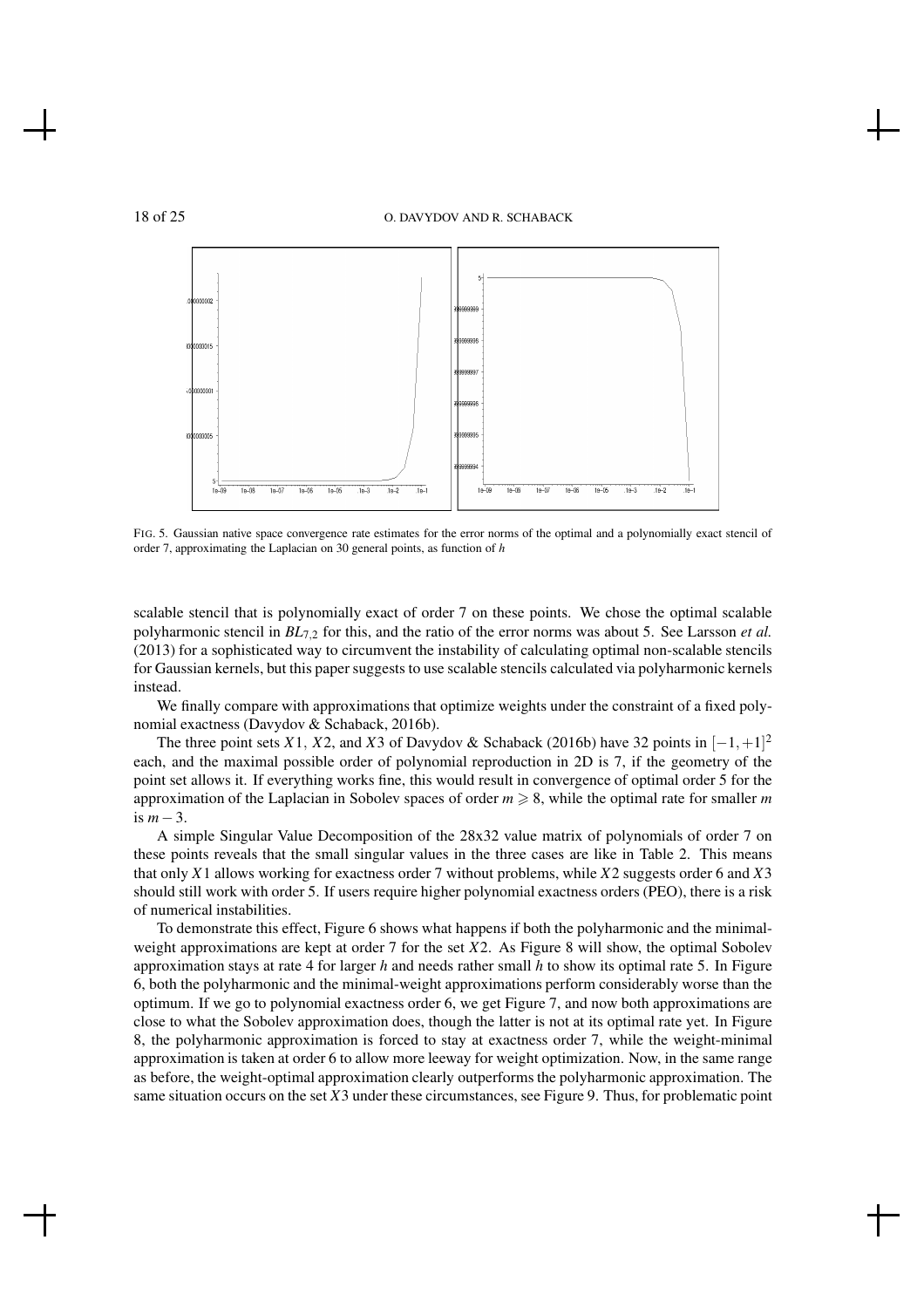TABLE 2. *Singular values for three point sets, for polynomial reproduction of order 7*



FIG. 6. Absolute and Sobolev-relative error norms in  $W_2^8(\mathbb{R}^2)$  for approximations with polynomial exactness order (PEO) 7 on set *X*2

sets, the polyharmonic approximation should get as much leeway as the minimal-weight approximation.

The most sensible choice on *X*3 is to fix the exactness orders to 5, and the results are in Figure 10. Both approximations cannot compete with the convergence rate 4 that the Sobolev approximation shows in this range of *h*. The latter is calculated using 128 digits and can still use the point set as one that allows polynomial reproduction of order 6. The other two approximations are calculated at 32 decimal digits and see the set *X*3 as one that allows reproduction of order 5 only. To get back to a stable situation, we should lower the Sobolev smoothness to  $m = 6$  to get Figure 11. We then are back to a convergence rate like  $h^3$  in all cases.

# 9. Summary and Outlook

We established the optimal convergence rate (1.2) of nodal approximations in Sobolev spaces and proved that it can be attained for *scalable* approximations with sufficient polynomial exactness. But we did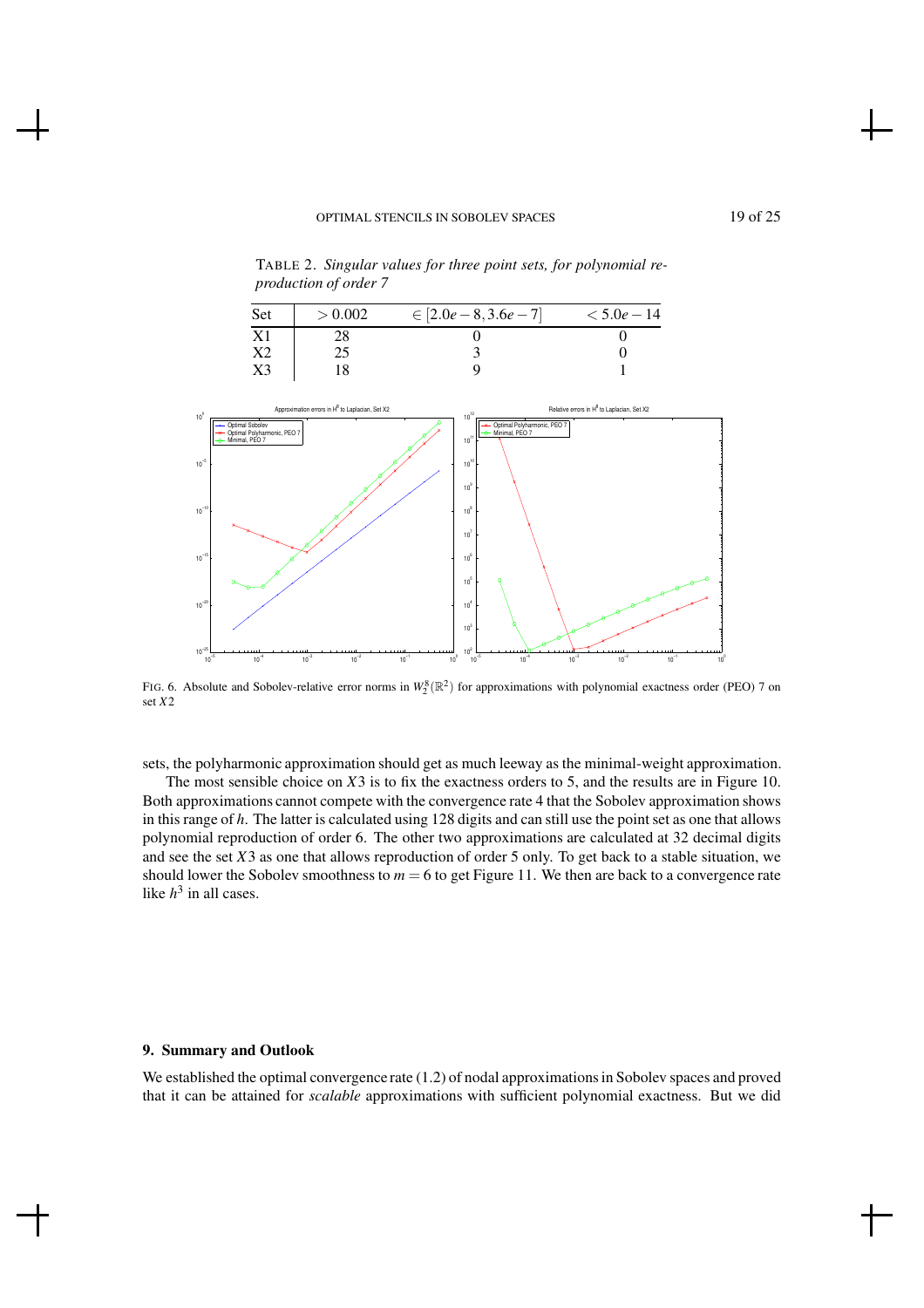

FIG. 7. Absolute and Sobolev-relative error norms in  $W_2^8(\mathbb{R}^2)$  for approximations with polynomial exactness order 6 on set *X*2



FIG. 8. Absolute and Sobolev-relative error norms in  $W_2^8(\mathbb{R}^2)$  for polyharmonic approximation of order 7 and minimal approximation of order 6 on set *X*2

not investigate the factors in front of the rates. For highly irregular nodes, it might be reasonable to go for a smaller convergence rate, if the factor is much smaller than the one for the highest possible rate for that node configuration. This requires an analysis of how to use the additional degrees of freedom, and various possibilities for this are in Davydov & Schaback (2016b). On point sets that are badly distributed, it pays off to avoid the highest possible order of polynomial exactness, and to use the additional degrees of freedom for minimization of weights along the lines of Davydov & Schaback (2016b) or to use optimal approximations by polyharmonic kernels at a smaller order of polynomial exactness.

The kernels reproducing Sobolev spaces  $W_2^m(\mathbb{R}^d)$  have expansions into power series in  $r = ||x - y||_2$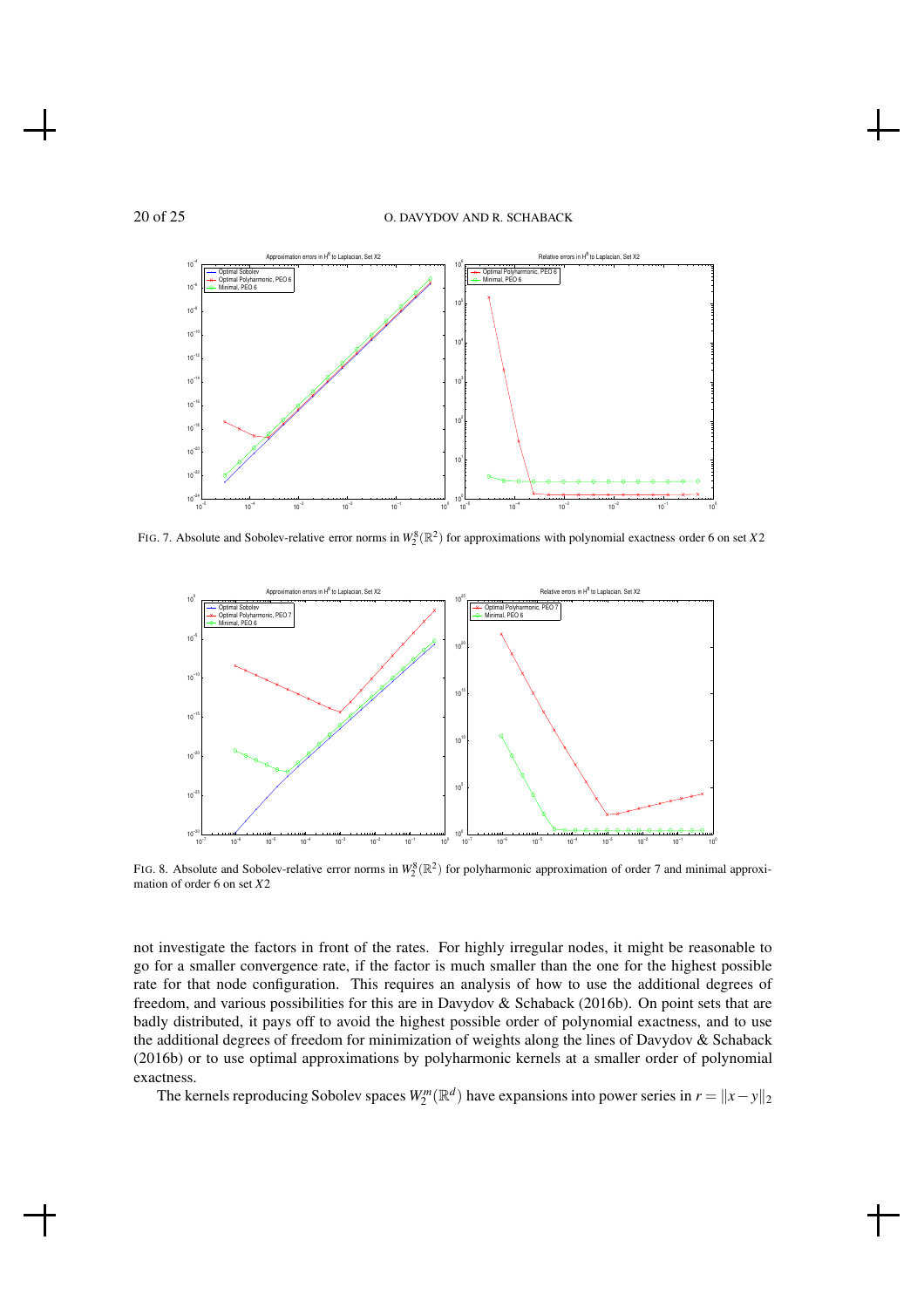# OPTIMAL STENCILS IN SOBOLEV SPACES 21 of 25



FIG. 9. Absolute and Sobolev-relative error norms in  $W_2^8(\mathbb{R}^2)$  for polyharmonic approximation of order 7 and minimal approximation of order 6 on set *X*3



FIG. 10. Absolute and Sobolev-relative error norms in  $W_2^8(\mathbb{R}^2)$  for polyharmonic and minimal approximation of order 5 on set *X*3

that start with even powers of *r* until the polyharmonic kernel *Hm*,*<sup>d</sup>* occurs. This shows that error evaluation in Sobolev spaces can be replaced asymptotically by evaluation in Beppo-Levi spaces, and it suggests that the errors of optimal kernel-based approximations should be close to the errors of optimal scalable stencils based on polyharmonic kernels. This occurred in various experiments (see Figure 3), but a more thorough investigation is needed.

Finally, the exceptional case  $m - d/2 \in \mathbb{N}$  of the second row of Table 1 needs more attention. Approximating a functional with scaling order*s* by scalable stencils with the minimal polynomial exactness order  $q = m - d/2$  leads to an unknown convergence behavior between rates  $m - s - d/2 - \varepsilon$  and the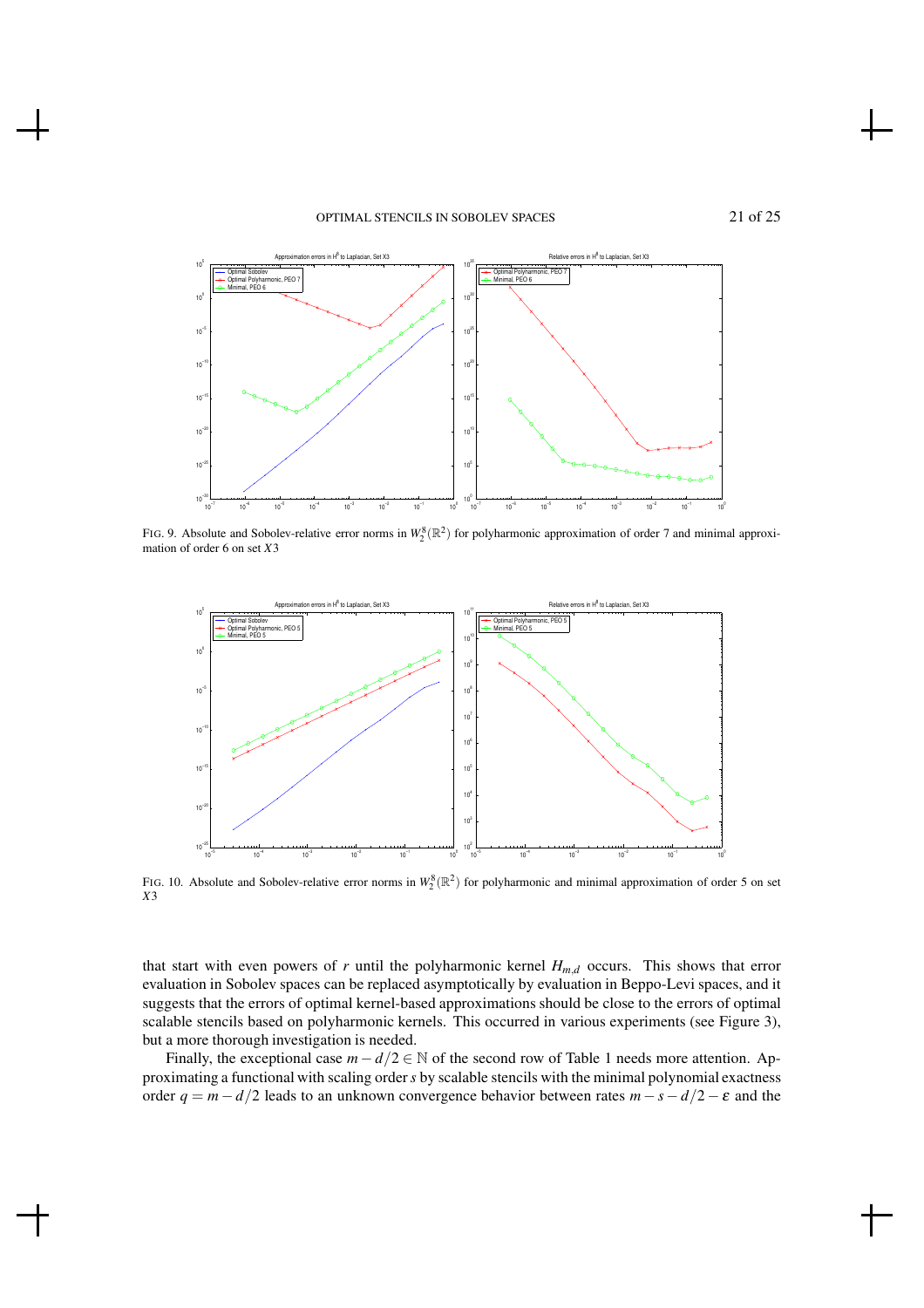



FIG. 11. Absolute and Sobolev-relative error norms in  $W_2^6(\mathbb{R}^2)$  for polyharmonic and minimal approximation of order 5 on set *X*3

optimal rate  $m - s - d/2$  that is guaranteed for order  $q + 1 = m - d/2 + 1$ . The convergence could be like  $\mathcal{O}(h^{m-s-d/2}|\log(h)|^p)$ , for instance, and we presented an example with  $p = 1/2$  for  $m = d = 2$ ,  $s = 0$ .

#### References

- ABOIYAR, T., GEORGOULIS, E. & ISKE, A. (2010) Adaptive ADER methods using kernel-based polyharmonic spline WENO reconstruction. *SIAM Journal on Scientific Computing*, 32, 3251–3277.
- AGARWAL, D. & BASU, P. (2012) Development of a meshless local RBF-DQ solver and its applications in computational fluid dynamics. *Int. J. Numer. Methods Appl.*, 7, 41–55.
- ATLURI, S. N. (2005) *The meshless method (MLPG) for domain and BIE discretizations*. Tech Science Press, Encino, CA.
- BAYONA, V., MOSCOSO, M. & KINDELAN, M. (2012) Gaussian RBF-FD weights and its corresponding local truncation errors. *Eng. Anal. Bound. Elem.*, 36, 1361–1369.
- BEATSON, R., BUI, H. & LEVESLEY, J. (2005) Embeddings of Beppo-Levi spaces in Hölder-Zygmund spaces and a new method for radial basis function interpolation error estimates. *Journal of Approximation Theory*, 137, 166–178.
- BELYTSCHKO, T., KRONGAUZ, Y., ORGAN, D., FLEMING, M. & KRYSL, P. (1996) Meshless methods: an overview and recent developments. *Computer Methods in Applied Mechanics and Engineering, special issue*, 139, 3–47.
- BRAMBLE, J. & HILBERT, S. (1970) Estimation of linear functionals on Sobolev spaces with application to Fourier transforms and spline interpolation. *SIAM J. Numer. Anal.*, 7, 112–124.
- CHANDHINI, G. & SANYASIRAJU, Y. V. S. S. (2007) Local RBF-FD solutions for steady convectiondiffusion problems. *Internat. J. Numer. Methods Engrg.*, 72, 352–378.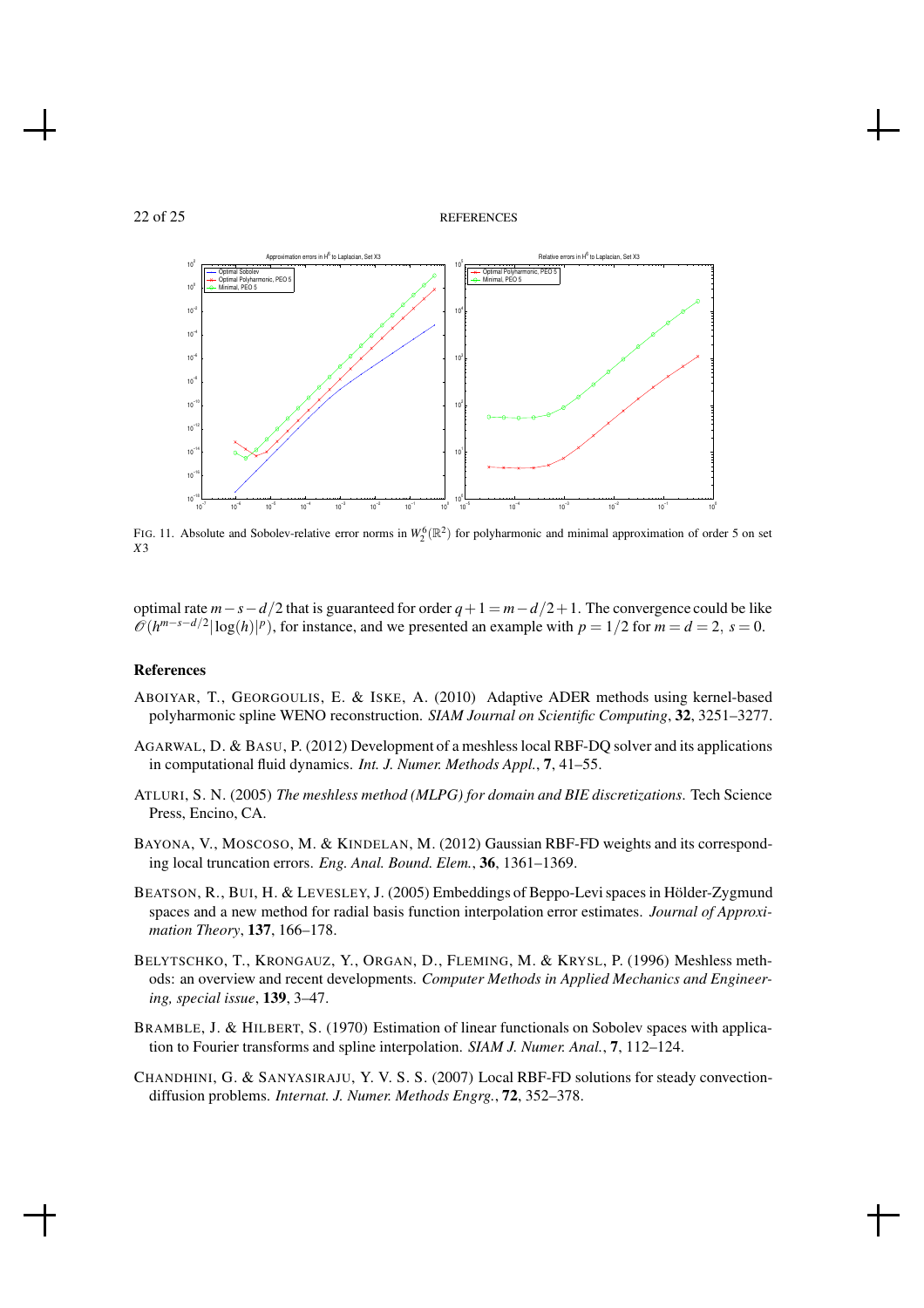#### REFERENCES 23 of 25

- DAVYDOV, O., OANH, D. & PHU, H. (2017) Adaptive RBF-FD method for elliptic problems with point singularities in 2D. *Applied Mathematics and Computation*, 313, 474–497.
- DAVYDOV, O. & OANH, D. (2011a) Adaptive meshless centres and RBF stencils for Poisson equation. *J. Comput. Phys.*, 230, 287–304.
- DAVYDOV, O. & OANH, D. (2011b) On the optimal shape parameter for Gaussian radial basis function finite difference approximation of the Poisson equation. *Comput. Math. Appl.*, 62, 2143–2161.
- DAVYDOV, O. & SCHABACK, R. (2016a) Error bounds for kernel-based numerical differentiation. *Numerische Mathematik*, 132, 243–269.
- DAVYDOV, O. & SCHABACK, R. (2016b) Minimal numerical differentiation formulas. Preprint, in revision for Numerische Mathematik, http://arxiv.org/abs/1611.05001.
- FLYER, N., LEHTO, E., BLAISE, S., WRIGHT, G. & ST.-CYR, A. (2012) A guide to RBF-generated finite differences for nonlinear transport: shallow water simulations on a sphere. *Journal of Computational Physics*, 231, 4078–4095.
- FLYER, N., FORNBERG, B., BAYONA, V. & BARNETT, G. (2016) On the role of polynomials in RBF-FD approximations: I. Interpolation and accuracy. *Journal of Computational Physics*, 321, 21–38.
- GERACE, S., ERHART, K., DIVO, E. & KASSAB, A. (2009) Local and virtual RBF meshless method for high-speed flows. *Mesh reduction methods—BEM/MRM XXXI*. WIT Trans. Model. Simul., vol. 49. WIT Press, Southampton, pp. 83–94.
- HOANG-TRIEU, T.-T., MAI-DUY, N. & TRAN-CONG, T. (2012) Several compact local stencils based on integrated RBFs for fourth-order ODEs and PDEs. *CMES Comput. Model. Eng. Sci.*, 84, 171–203.
- HOSSEINI, B. HASHEMI, R. (2011) Solution of Burgers' equation using a local-RBF meshless method. *Int. J. Comput. Methods Eng. Sci. Mech.*, 12, 44–58.
- ISKE, A. (1995) Reconstruction of functions from generalized Hermite-Birkhoff data. *Approximation Theory VIII, Vol. 1* (C. Chui & L. Schumaker eds). World Scientific, Singapore, pp. 257–264.
- ISKE, A. (2003) On the approximation order and numerical stability of local Lagrange interpolation by polyharmonic splines. *Modern Developments in Multivariate Approximation*. Birkhäuser, Basel, pp. 153–165.
- ISKE, A. (2011) On the stability of polyharmonic spline reconstruction. *Conference Proceedings of Sampling Theory and Applications*. SampTA2011. https://pdfs.semanticscholar.org/4bf6/fb9a393853d706dcac33ae802eedaf6e1b2e.pdf.
- ISKE, A. (2013) On the construction of kernel-based adaptive particle methods in numerical flow simulation. *Recent Developments in the Numerics of Nonlinear Hyperbolic Conservation* (R. Ansorge, H. Bijl, A. Meister & T. Sonar eds). Notes on Numerical Fluid Mechanics and Multidisciplinary Design (NNFM). Springer-Verlag, Berlin, pp. 197–221.
- KANSA, E. (2015) Radial basis functions: achievements and challenges. *Boundary Elements and Other Mesh Reduction Methods XXXVII* (A. Cheng & C. Brebbia eds), vol. 61. WIT Transactions on Modelling and Simulation, pp. 3–22.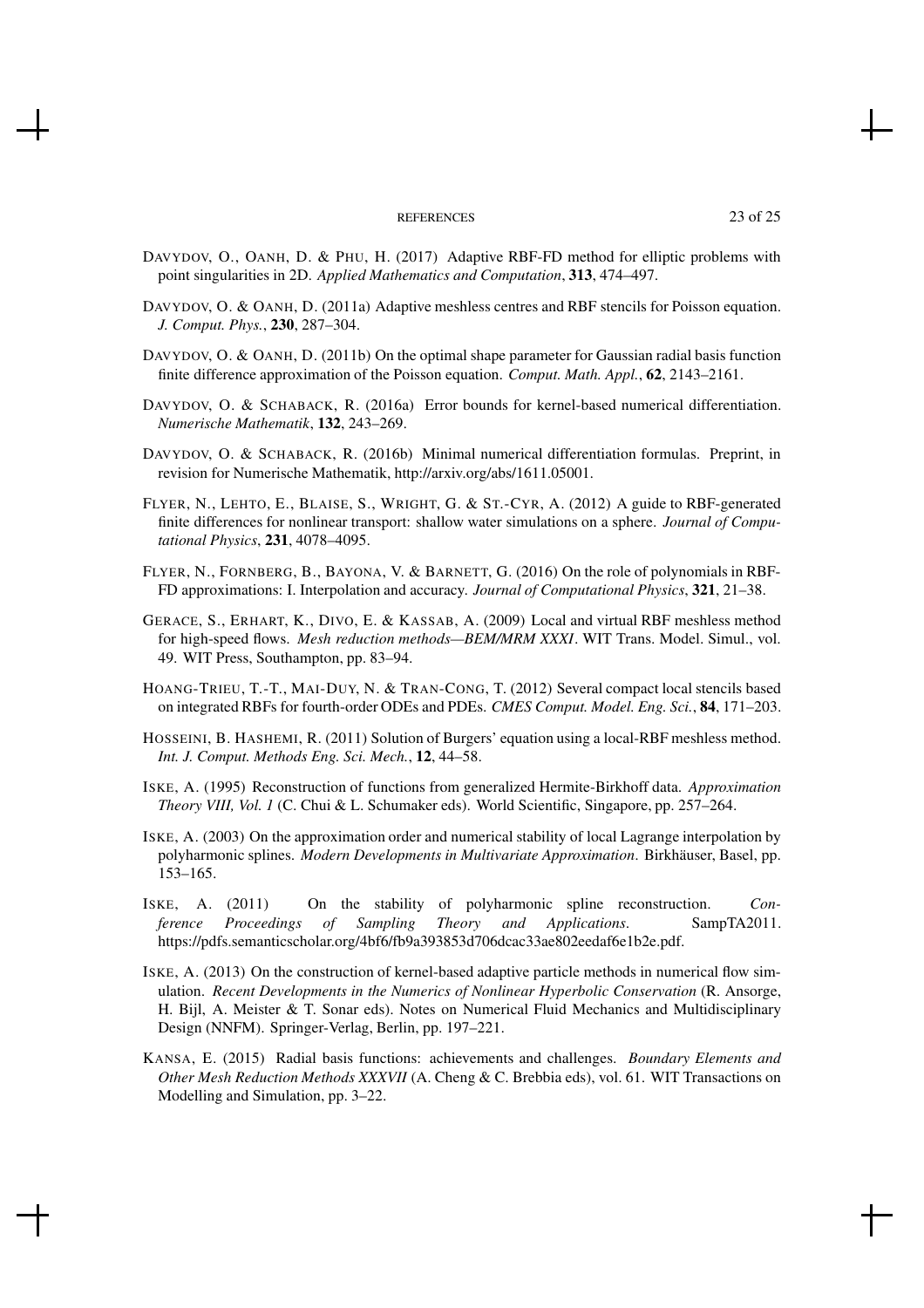#### 24 of 25 REFERENCES

- LARSSON, E., LEHTO, E., HERYODONO, A. & FORNBERG, B. (2013) Stable computation of differentiation matrices and scattered node stencils based on Gaussian radial basis functions. *SIAM J. Sci. Comput.*, 35, A2096–A2119.
- NIST (2015) Digital Library of Mathematical Functions. *Technical Report*. National Institute of Standards and Technology USA, http://dlmf.nist.gov/.
- $\text{SARLER}, \text{B. (2007)}$  From global to local radial basis function collocation method for transport phenomena. *Advances in meshfree techniques*. Comput. Methods Appl. Sci., vol. 5. Dordrecht: Springer, pp. 257–282.
- SCHABACK, R. (1997) Reconstruction of multivariate functions from scattered data. Manuscript, available via http://www.num.math.uni-goettingen.de/schaback/research/group.html.
- SCHABACK, R. (1999) Improved error bounds for scattered data interpolation by radial basis functions. *Mathematics of Computation*, 68, 201–216.
- SCHABACK, R. (2005) Multivariate interpolation by polynomials and radial basis functions. *Constructive Approximation*, 21, 293–317.
- SCHABACK, R. (2016) Superconvergence of kernel-based interpolation. Preprint, in revision, https://arxiv.org/abs/1607.04219.
- SCHABACK, R. (2017) Error analysis of nodal meshless methods. *Meshfree Methods for Partial Differential Equations VIII* (M. Griebel & M. Schweitzer eds). Lecture Notes in Computational Science and Engineering, vol. 115. Springer, pp. 117–143.
- SHANKAR, V., WRIGHT, G., KIRBY, R. & FOGELSON, A. (2015) A radial basis function (RBF)-finite difference (FD) method for diffusion and reaction-diffusion equations on surfaces. *J. Sci. Comput.*, 63, 745–768.
- SHU, C., DING, H. & YEO, K. (2003) Local radial basis function-based differential quadrature method and its application to solve two-dimensional incompressible Navier-Stokes equations. *Comput. Methods Appl. Mech. Eng.*, 192, 941–954.
- SHU, C., DING, H. & YEO, K. (2005) Computation of incompressible Navier-Stokes equations by local RBF-based differential quadrature method. *CMES Comput. Model. Eng. Sci.*, 7, 195–205.
- STEVENS, D., POWER, H., LEES, M. & MORVAN, H. (2011) A local Hermitian RBF meshless numerical method for the solution of multi-zone problems. *Numer. Methods Partial Differential Equations*, 27, 1201–1230.
- THAI-QUANG, N., LE-CAO, K., MAI-DUY, N. & TRAN-CONG, T. (2012) A high-order compact local integrated-RBF scheme for steady-state incompressible viscous flows in the primitive variables. *CMES Comput. Model. Eng. Sci.*, 84, 528–557.
- TOLSTYKH, A. (2000) On using RBF-based differencing formulas for unstructured and mixed structured-unstructured grid calculations. *Proceedings of the 16th IMACS World Congress 228*. ISBN 3-9522075-1-9, CD-ROM, pp. 4606–4624.